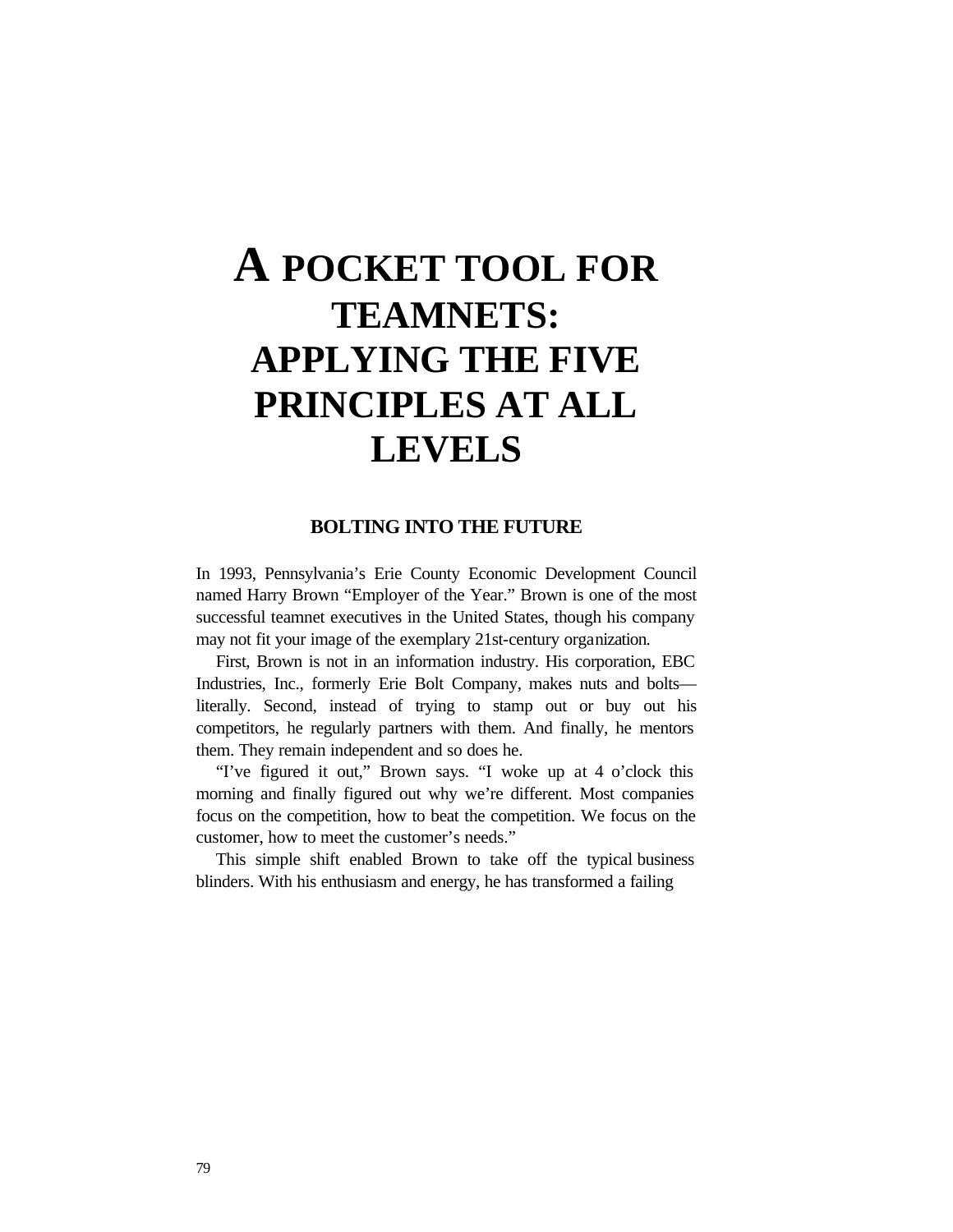Rust Belt business with 46 employees—with barely \$3 million in revenues, losing at least \$100,000 a year, and about six months from bankruptcy—into a thriving enterprise with 100 employees and revenues of \$8 million. Note also this fact: he started this turnaround just before the 1987 stock market crash, that is, exactly when the U.S. economy fell into recession.

Brown and his cooperating competitors are very successful at what they do and very hard-working. Their success is based upon:

?A common business purpose: profit that comes from serving customers' needs.

?Some 20 or so allies, each with its independent specialty. ?Intense communication across and within company lines. People

meet, fax, phone, and visit.

?Many leaders; leadership shifts, depending on the task at hand. ?Participation at all levels of all companies.

"I started doing this because it was common sense," Brown says simply. "If times weren't tough, I probably wouldn't have thought of it. But when things aren't going well, you're willing to try anything."

It all began when a customer asked Brown for something he didn't have. "A customer's order required secondary machining operations that we didn't have in-house," Brown explains. "So I called up a competitor Joe Fedorko, at Diversified Manufacturing Company, who did, and it worked."

It worked so well that the next time Brown got an order he couldn't fill, he approached another competitor to whom he'd subcontracted in the past. "We found that they enjoyed doing business with us because there were no surprises. We shared process information, which reduced the number of rejects and streamlined production flow," says Brown. "This grew our product base, and we all started growing together."

Indeed, today, Brown's idea has grown into a thriving network that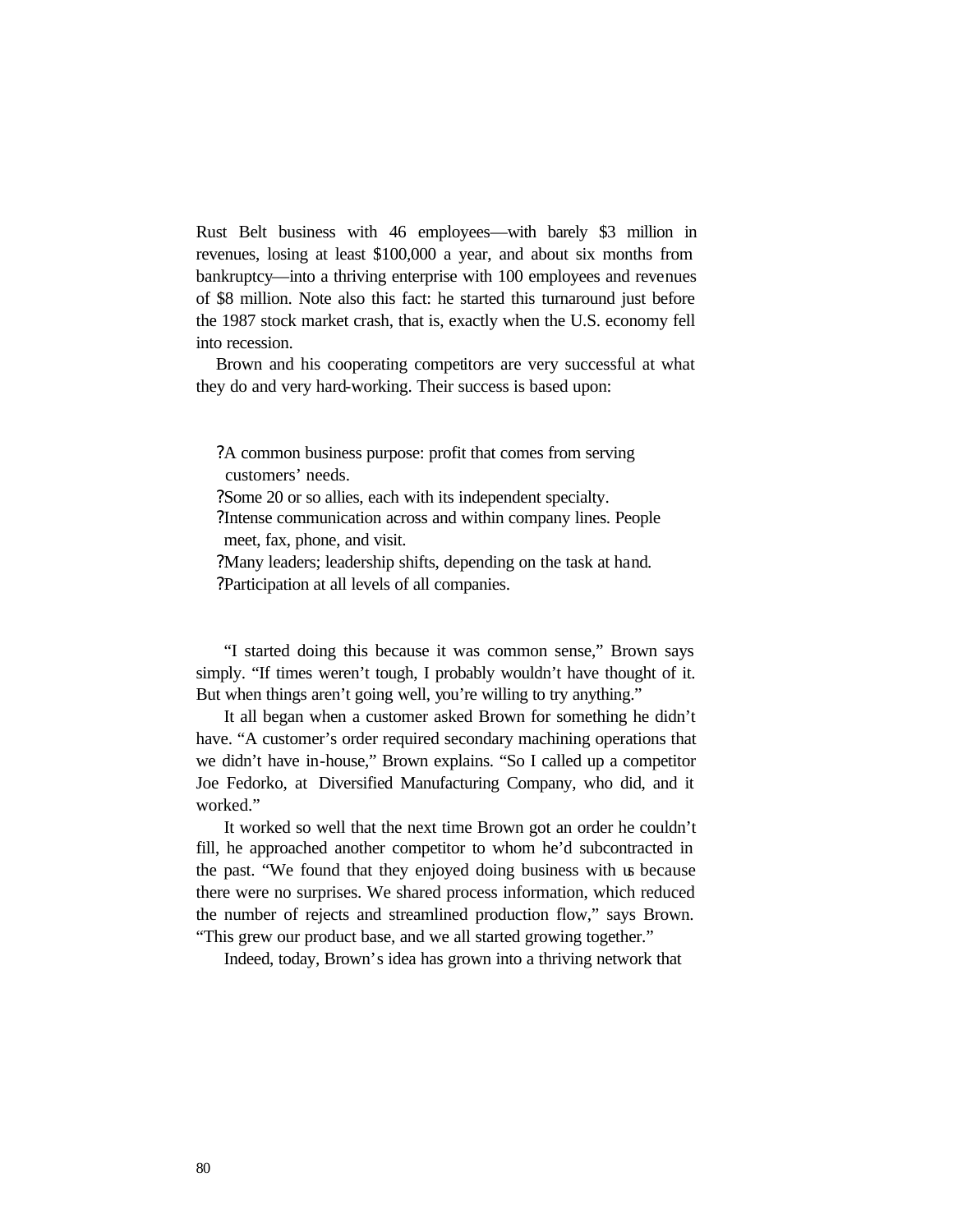operates as a virtual factory complex—including competing specialty plating and coating companies, heat treaters, and machine shops.

## APPLYING COMMON SENSE

There is nothing arcane about how Brown and his network do it.

"When we get a blueprint, we get together to discuss the best way to meet those requirements," Brown explains. "As soon as we arrive at the proper manufacturing process, we discuss costs to make sure we're competitive. Then we submit the bid."

They realize a 30 percent cost saving by using each other's capabilities, an advantage that they pass on to customers in lower prices and to themselves in reduced manufacturing expenses. Remarkably, each company in the network has more than doubled its business.

There are challenges, however to regarding one another as virtual extensions of their own plants. It means that they share manufacturing process information, something most competitors fear. "There's always the potential that one of the companies might try to take on the business themselves," Brown says. "This happened once, but in the end, they lost the business because they didn't have the strength of the network. Word spread pretty rapidly, and it was difficult for them to create the relationships they needed to fulfill the contract. Violation of trust never works."

People from the other companies also walk in and out of one another's shops, a practice virtually unheard of in the highly competitive manufacturing world. They can spot new business opportunities and improve their processes as they learn about one another's operations.

For example, Brown's company produced a computer numerically controlled (CNC) machine part. "One of the companies in the network did not have the CNC software they needed to do the process efficiently," Brown recalls. "So we gave them our program, they mod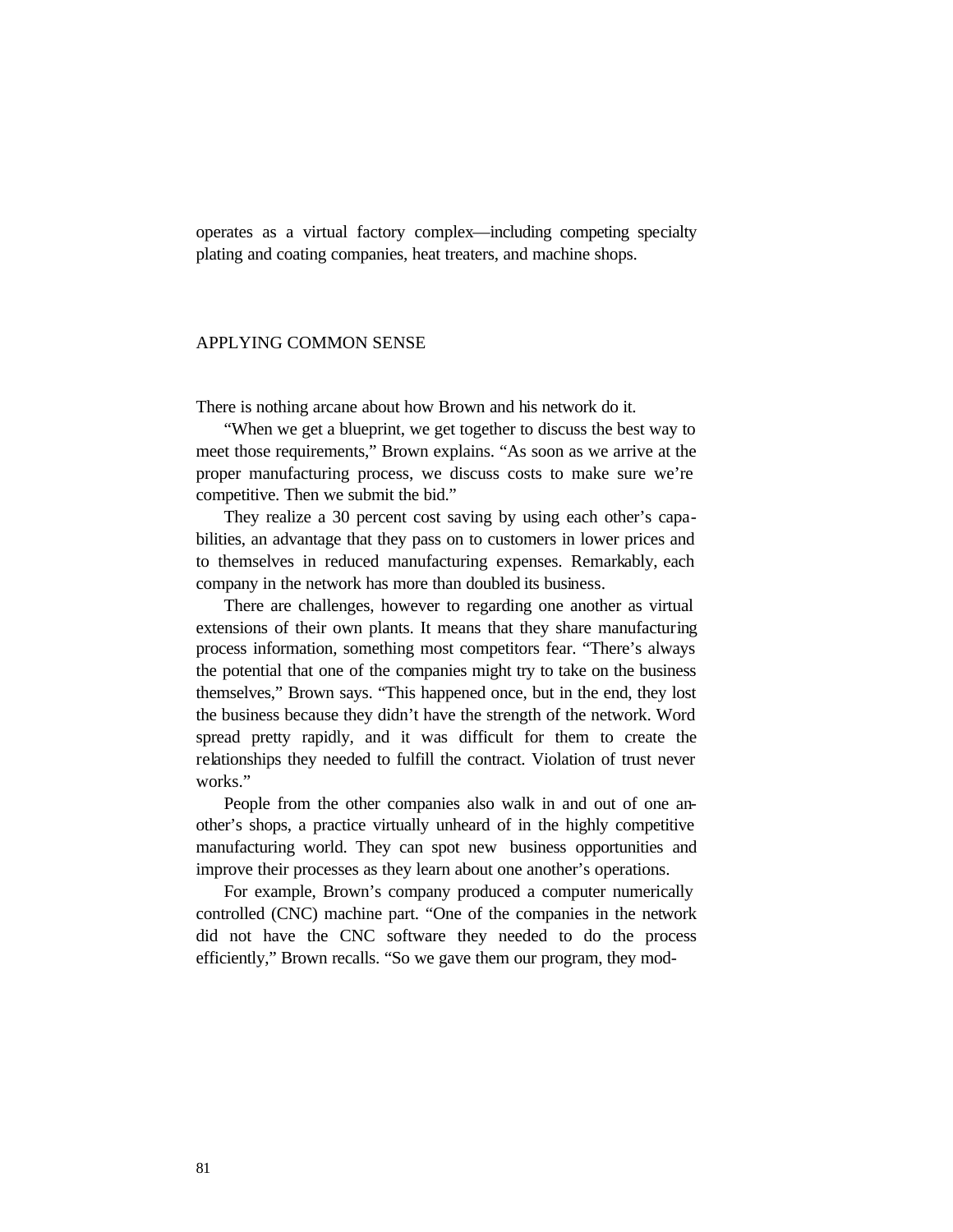ified it to fit their machine, and they did the operation more efficiently."

Although the teamnet members sometimes compete for the same business, they think the gains of sharing information far outweigh the risks of revealing trade secrets, Brown says.

Even the unions are on board. EBC Industries was the first company in the United Steel Workers to sign a five-year contract that includes provisions for flexible work schedules, in-house technical training, cross-training on three pieces of equipment, and profit sharing. "Pay levels increase as people gain additional technical expertise," Brown reports.

In 1990, EBC received the Pennsylvania Governor's Labor— Management Cooperation Award. "The union doesn't have any problem with this approach. They see that while there are layoffs all over town in union shops, we're hiring. Management and labor are working together to make sure jobs are more permanent than they were in the past."

It's a rather impressive story taken as a whole—a nuts-and-bolts company cooperating with its competitors that gets along with the union. EBC Industries' network shares five key principles with other teamnet organizations.

# **FIVE TEAMNET PRINCIPLES**

You don't have to change everything to move into the Age of the Network. Harry Brown has created a teamnet with his competitors that offers their Industrial Age product in an Information Age style of business.

Brown successfully and aggressively engages in *co-o petition:* he cooperates with his competitors for business that he cannot do alone.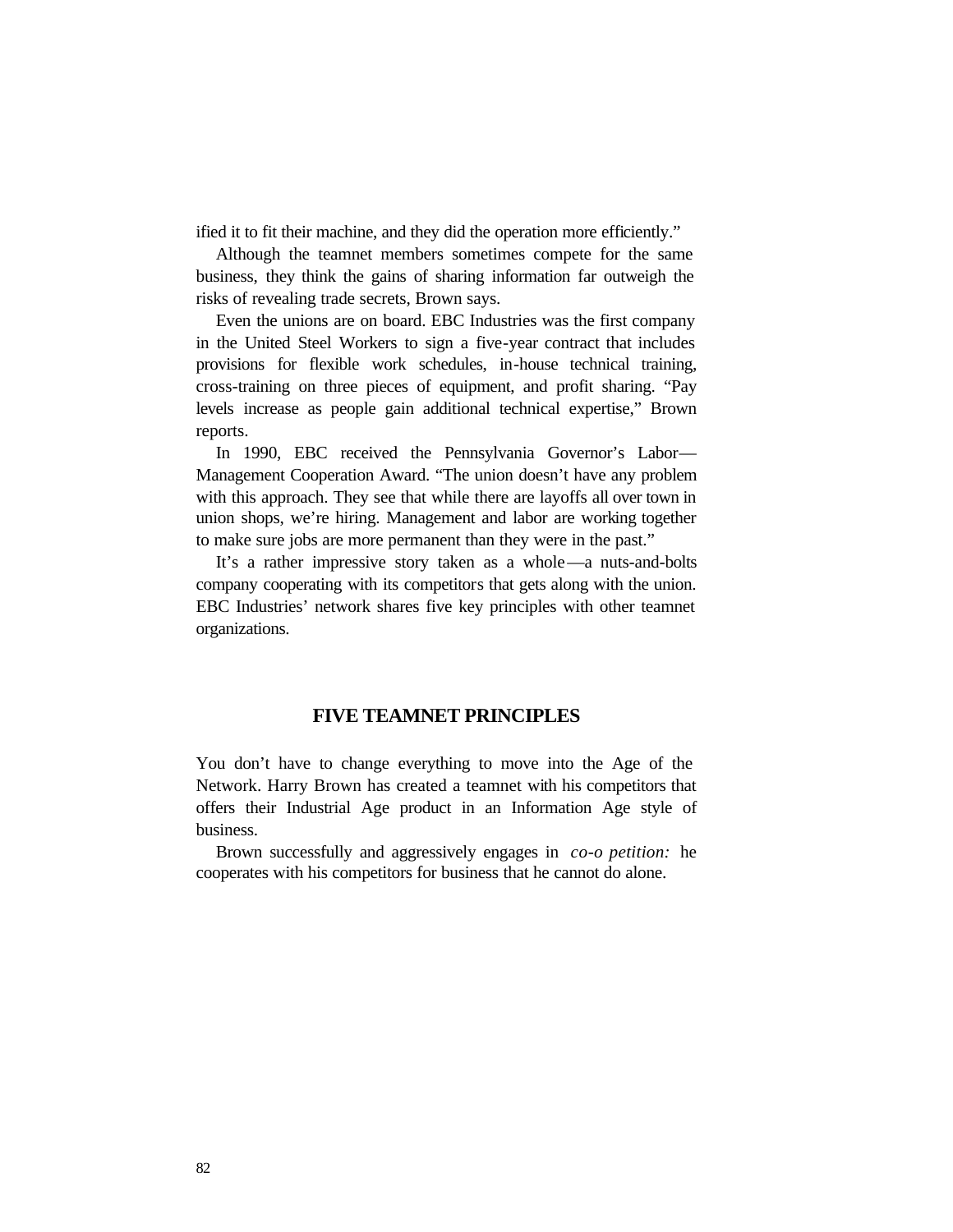Let's look closely at the EBC strategy and note its five distinguishing features:

*? Unifying Purpose*

*Shared commitment to the same goal, not legalisms, holds the firms together.*

When asked the purpose of his network, Brown simply says, "profit." He also talks constantly about delighting his customers. He knows why he formed the network. Initially, it was for survival; then it proved to be very good for business.

## *? Independent Members*

*Each company is different. Each retains its independence while cooperating with others on specific projects.*

Brown quickly reeled off the names of nine firms when asked to list the companies in his network—from the five-person contract machine shop, D&E Manufacturing, to the 130-person Erie Plating Company, which does special plating that meets stringent government specifica-. tions. Later that day, he faxed us a list of 12 additional companies, with names like American Tinning and Galvanizing, Hytech Metals, and Machining Concepts. There is no formal, set-in-stone membership including about a dozen firms involved from the early days—and each company is completely independent, while being interdependent with the others.

# *? Voluntary Links*

*They communicate extensively and meet often. No one is forced to participate. There are many crisscrossing relationships.*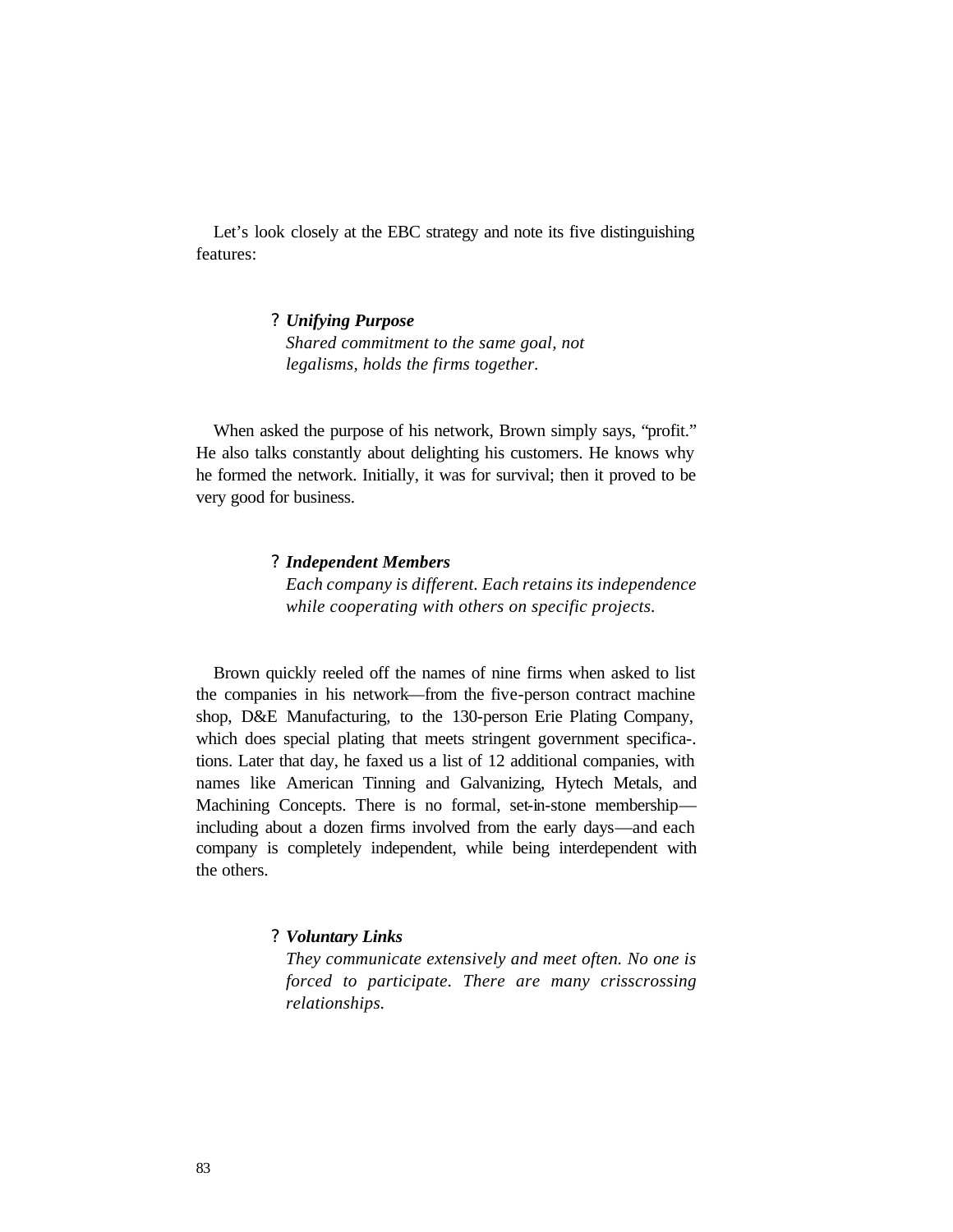"There are no regular meetings. No one wants them except on an asneeded basis to address problems as they surface," Brown says.

"Then we involve whoever's working on the project. We meet right on the shop floor. We have dry chalk boards by the machines so people can make notes as they go along. People know each other well. We fax a lot. We've experimented with e-mail, but mostly what we look at is graphics, so faxing is easier. Social get-togethers just happen— nothing formal."

Almost as an afterthought, he says, "We had some golf outings."

## *? Multiple Leaders*

*Different people and companies lead, depending on what needs to be done. During any given process, more than one person leads.*

"It's not so much product driven as process driven, so this happens automatically," Brown explains. "On one project, Champion Bolt [an Erie distributor and small-scale manufacturer of fasteners] had the initial lead in specifying the parts.

"Then we were working on some very difficult stainless steel material. We don't know that technology, so a vendor in our manufacturing group, Ron Wasielewski, who is a technical specialist in the latest cutting tools at Erie Industrial Supply, led that discussion. Now we're all at a higher level of knowledge."

Next, Russ Mollo, Brown's chief engineer, jumped back in when it came to heat treating. So it goes, with leaders changing over time.

"Russ is our resident agent of change and constant reminder to pull in all available resources to advance technologically and personally," Brown says. "Traditional job functions are gradually disappearing. As time goes on, there will be no defined engineering department, no defined sales department. The new organization will be a blend of various functions, resulting in streamlined communications and a more responsive source for our customers."<sup>1</sup>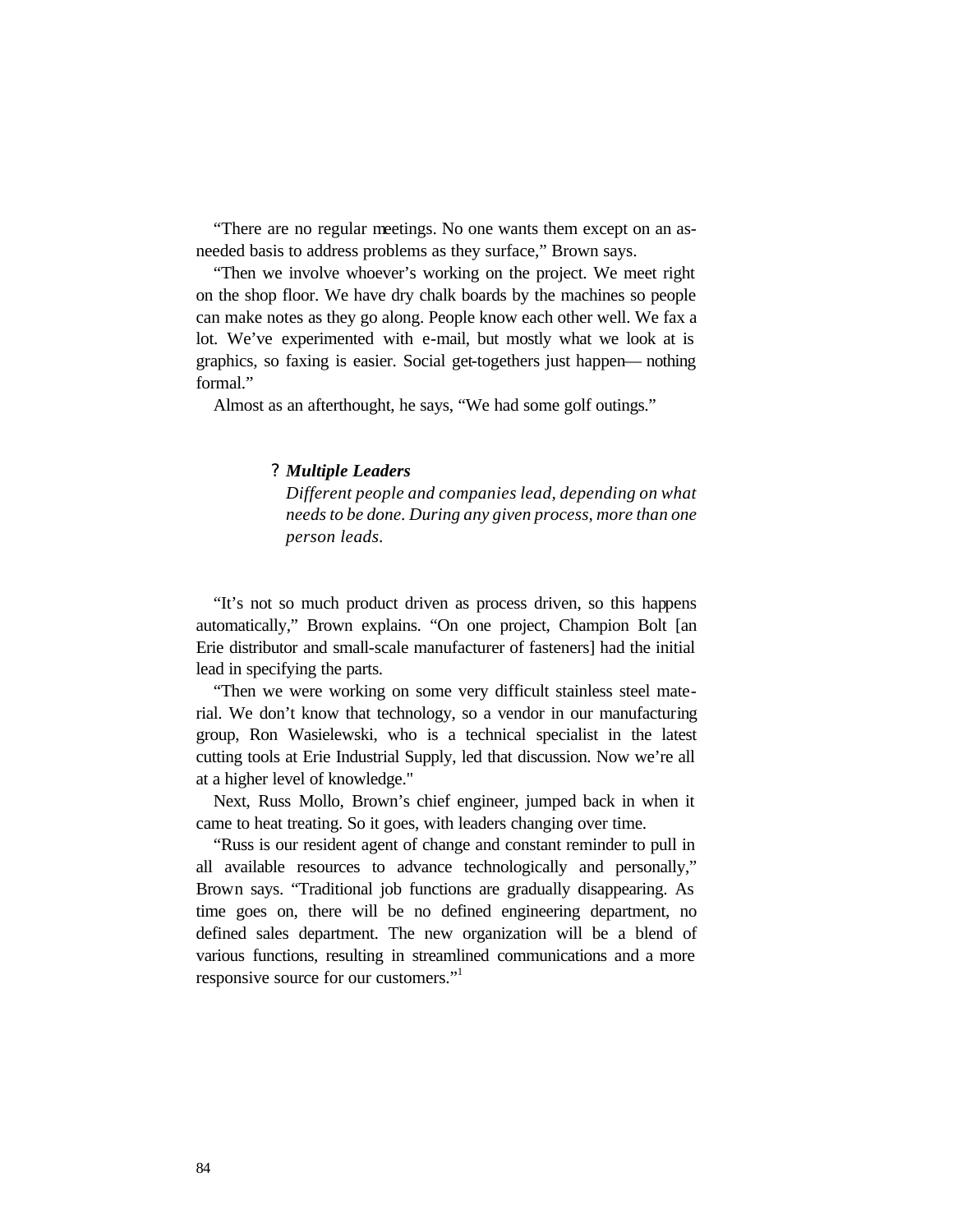## *? Integrated Levels*

*People work at many levels within EBC and within other partner companies in the teamnet that itself is part of the nuts-and-bolts business, which is embedded in the Erie County economy, which contributes to the U.S. industrial base.*

The owners of the firms, the hierarchy, are not the only ones who work together; the "lower-archy" does too. "Machine operators talk directly to one another. It may be rare in other shops but it's common practice here," Brown says. Communication is direct and doesn't have to go through approved channels.

Brown hesitates for a moment when asked to name the departments within his own company. "Well, let's see. The departments kind of bleed into each other." He mentions marketing and sales first, describing Vice President Norm Strandwitz as a "great advocate of team play and information sharing so that more information surfaces. He spends a lot of time on the shop floor."

Then Brown stops to think again, and says, "When you get past marketing, right around that same level, I'd put our QC [quality control] manager, Dan Neal." Brown goes on to describe the rest of the organization, including Joe Legnasky, who is the purchasing manager; Lew Vespoli, the treasurer, who "gets out on the shop floor"; Bob Valimont, the manufacturing manager, "who puts up with people strolling in and out of the shop"; right down to "the foreman in the forge shop and the hourly work force with group leaders."

Obviously, Brown isn't an executive who spends his days carefully designing and studying his organization chart. He just lives it.

Brown also sets his shop in a larger context, beginning with the Greater Erie area. "Any Rust Belt community has to look at what's happened to their business in the past and change," he says. "Then we are part of the nation's manufacturing base to compete globally. We have to pool our management skills so we can learn about our technology needs and assist one another."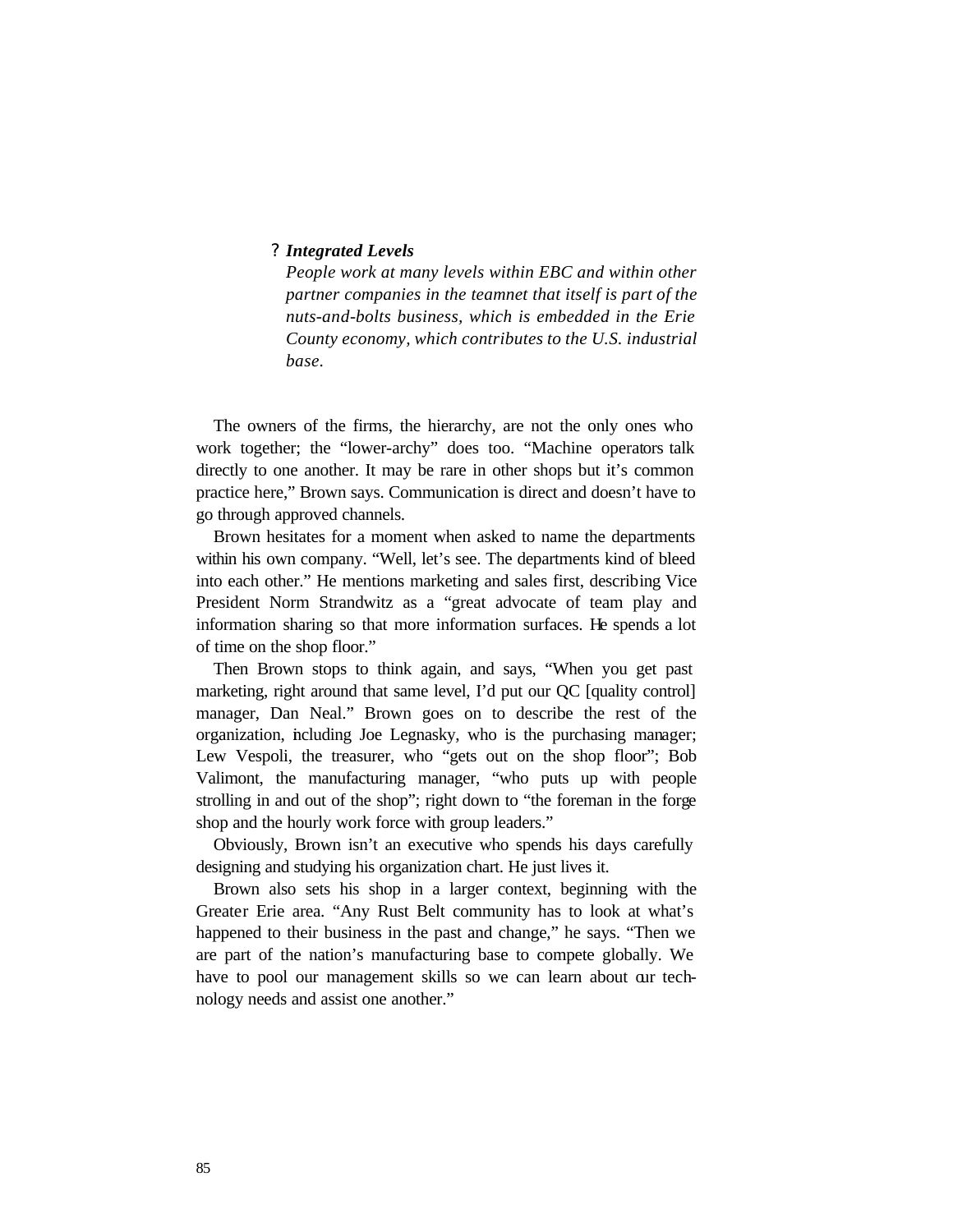## **A PATTERN LANGUAGE FOR ORGANIZING**

The word "network" evokes a clear, simple mental model, a structure of points or circles and connecting lines—nodes and links, vibrant with activity. People intuitively use the idea with a remarkable consistency that continues to surprise us. Where people do get fuzzy is in describing how a network actually does anything coherent.

You probably already practice many of these principles. By simply upgrading your informal network knowledge and translating experience into a concise language, you will enhance your capabilities immediately. In the longer term, if you work with the principles and they work for you, you will gain the keys to networking, with its nearly universal applicability.

We began our search for principles when we started our research in 1979, and it continues today. Experience, examples, and thinking have led us to these five principles.

*Purpose Members Links Leaders Levels*

This set of patterns is not sacred. However, we have reviewed, tested, and seen them practiced extensively in every sector—business, nonprofit, grass-roots, government, religious, education—and in networks of all sizes.

Indeed, the great advantage of such timeworn general principles is their enormous power of applicability. Principles allow you to take knowledge from one situation and transfer it to another. People use principles at every level to design human-scale networks to meet their needs, while combining into ever-larger associations that reflect the same elements and dynamics.

Networks scale. No matter how exalted our role—royalty, board chair, or president—we all live in small groups. Small groups of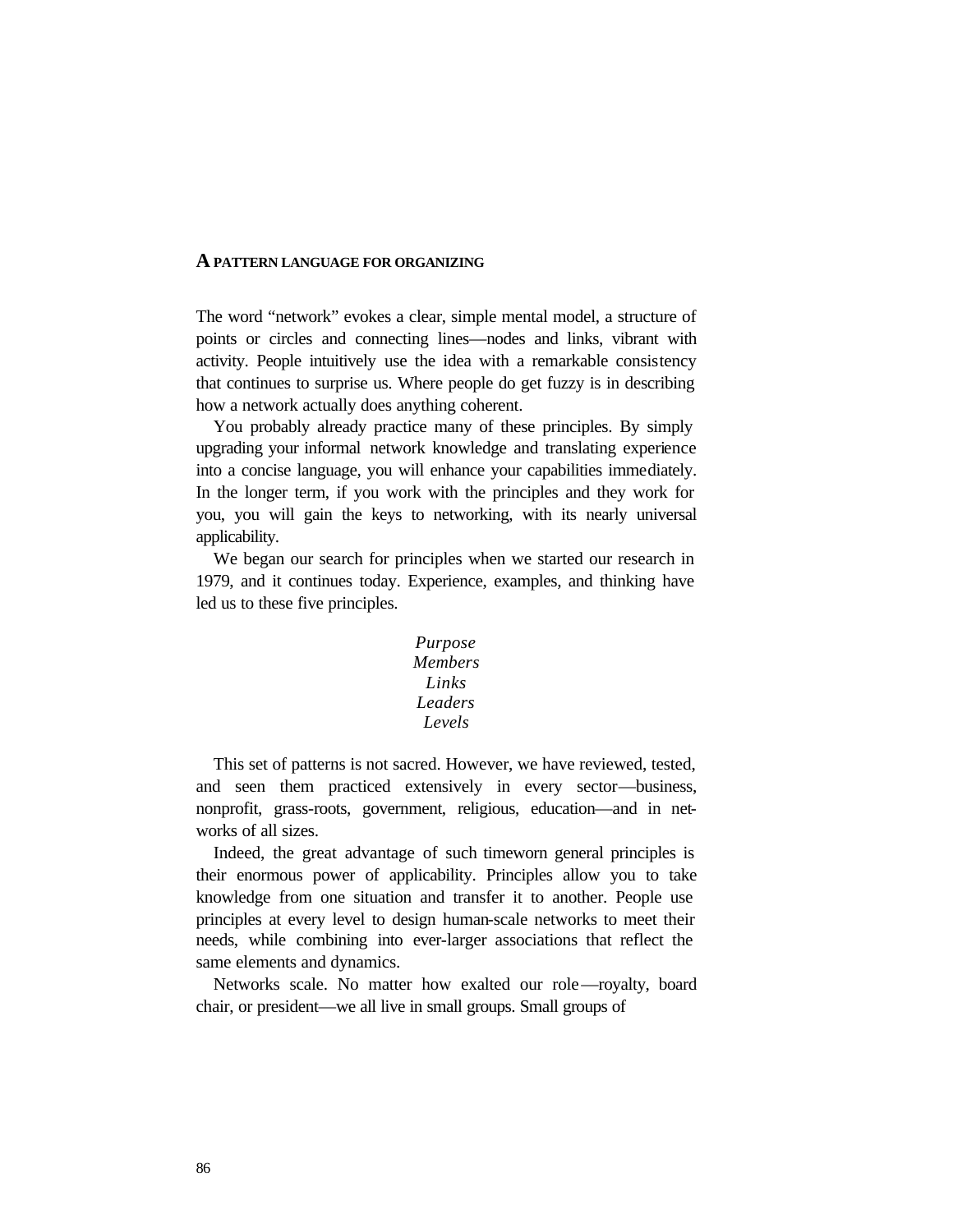people represent the largest organizations, embody corporations, and stand for the interests of entire industries. Little organizations make up big organizations. Everyone comes home at night to a small group, if only an extended one. Each of us plays many roles at many levels in many different groups.

What roles do you play at what levels? Seeing how you fit into your own picture is the first step in understanding the networks around you.

Apply the principles to the group closest to you personally and begin simply. Experiment with your own small group at work. Hold an informal planning session with a few close colleagues to try out the new ideas. Try the pocket tool outside of work: help a local school, church, temple, or community group form a network.

Through experience, you become a more astute observer of the organizational landscape. You learn by noticing what's happening in other companies. You recognize common features in the way nonbusiness organizations are coping with the transition from industry to information. See how others:

- ? Translate vision into work;
- ? Develop independent work units;
- ? Establish rich connections;
- ? Encourage multiple leaders; and
- ? Involve the hierarchy.

Suddenly, you become aware of things you haven't seen before— like the article in your trade publication about how a group of companies like yours is talking about forming an alliance that expands capabilities and enlarges the customer base. Perhaps you can join, or form the nucleus for a new network.

Now turn your thinking to teamnets and apply the principles to your own situation.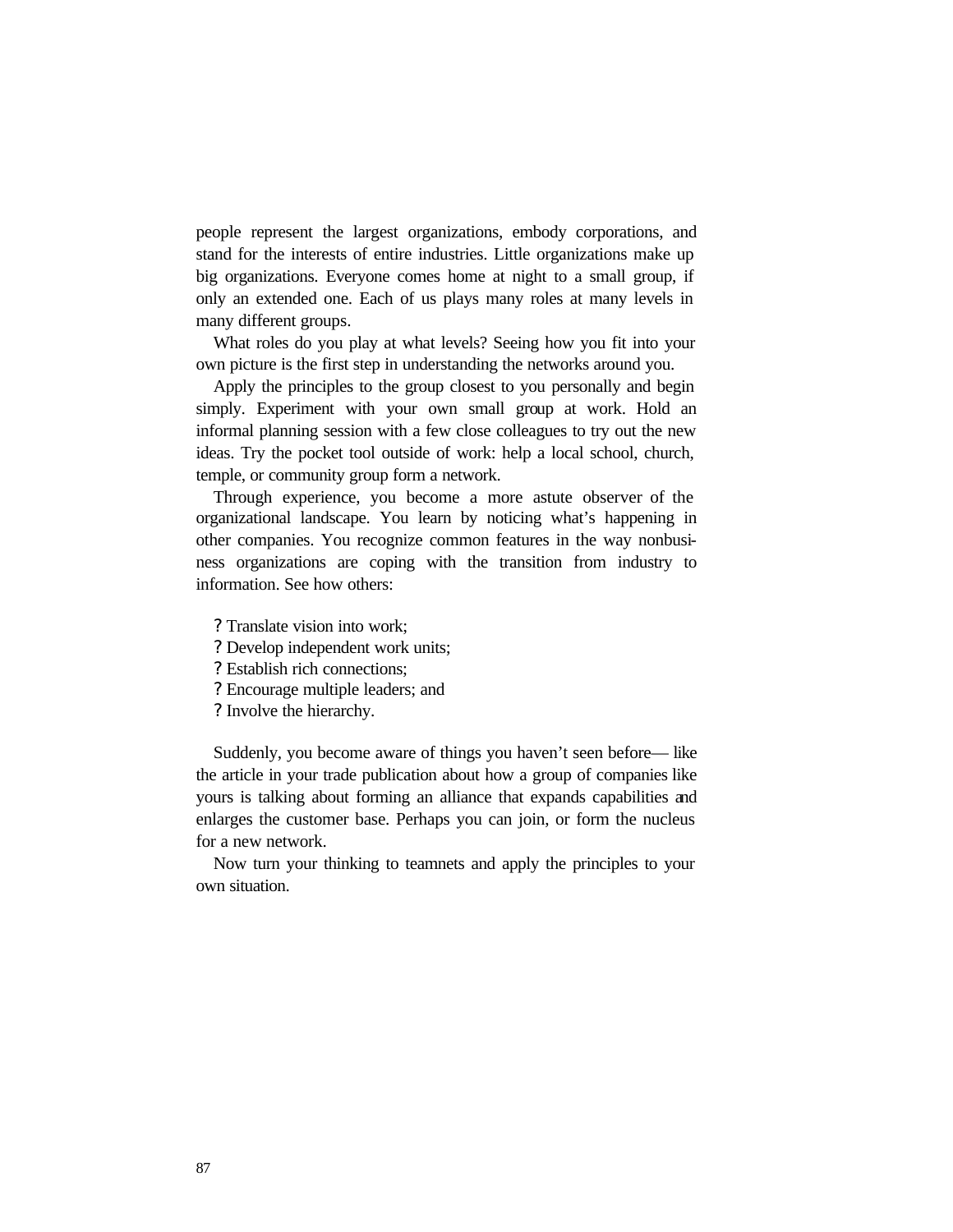# **A POCKET TOOL FOR TEAMNETS**

Consider the Five Teamnet Principles together as a mental tool, a Swiss Army pocket knife of the mind. Each principle is a separate tool that you can pull out and apply to your situation. They address different aspects of networks, but together they capture the integrated elements of a whole. "Doing it right" means using each principle appropriately, in the proper measure. When you succeed, you have a healthy teamnet.

# THE PURPOSE OF PURPOSE

# *1.Purpose is the glue and the driver.*

Every teamnet needs a clear purpose: "Win the MD-12 [Douglas Aircraft's still-on-the-drawing-board, next-generation wide-body,

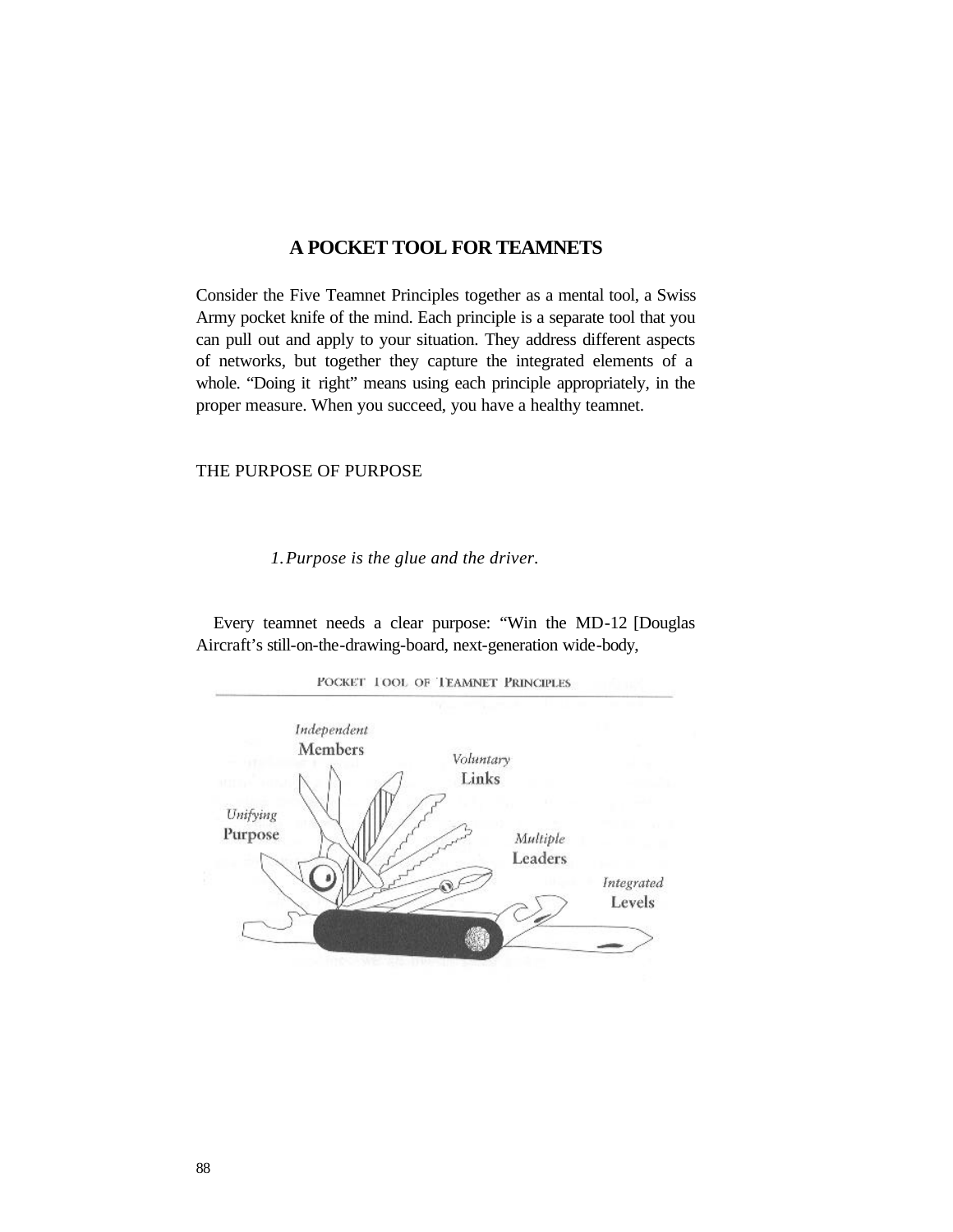long-haul jumbo jet] systems integration contract and prepare our company to deliver it," says the computer company bid team. "Imple ment the new schedule planning process by 1 June," says the airline. "Cut operating costs by 20 percent in 60 days," says the hotel chain.

Teamnets achieve success by clearly defining their purpose. It needs to be simple, and everyone involved needs to understand it and, if possible, participate in its development. Each project in Harry Brown's manufacturing network has its clear purpose that derives from its overall one—meeting customers' needs and making a profit.

Purpose must extend from the abstract to the concrete to be truly useful. It begins with the organization's long-term vision, values, and strategy. These abstractions must translate into time-bound operational missions, measurable goals, clearly identifiable results, and, finally, specific tasks. Action must accompany beliefs and commitments, or the circuit never closes.

Purpose plays an absolutely critical role in teamnets. It establishes legitimacy, functioning in the place of the hire-fire power of hierarchy and the rules and regulations of bureaucracy. It is the basis for the agreements and voluntary relationships that constitute the "work life" of the network.

Which is not to say that purpose isn't important to other forms of organization. "What you're talking about are the Nine Principles of War," said Karl Leatham, a retired army lieutenant colonel, now a business process reengineering expert at Computer Sciences Corporation. "Just substitute the word 'competition' for 'enemy' and 'purpose' for 'target,' and you'll see what I mean." First among the Nine Principles is "The Objective: Direct every military operation toward a clearly defined, decisive, and attainable objective."<sup>2</sup>

Failure is easier to predict than success. A range with extremes can express each of the principles. We portray these extremes as "warnings" because they function as failure detectors. So, problems with purpose can range from too little to too much. Keep in mind that each is not the opposite but the complement of the other extreme. When one tendency threatens the health of a network, you need to introduce a dose of the other.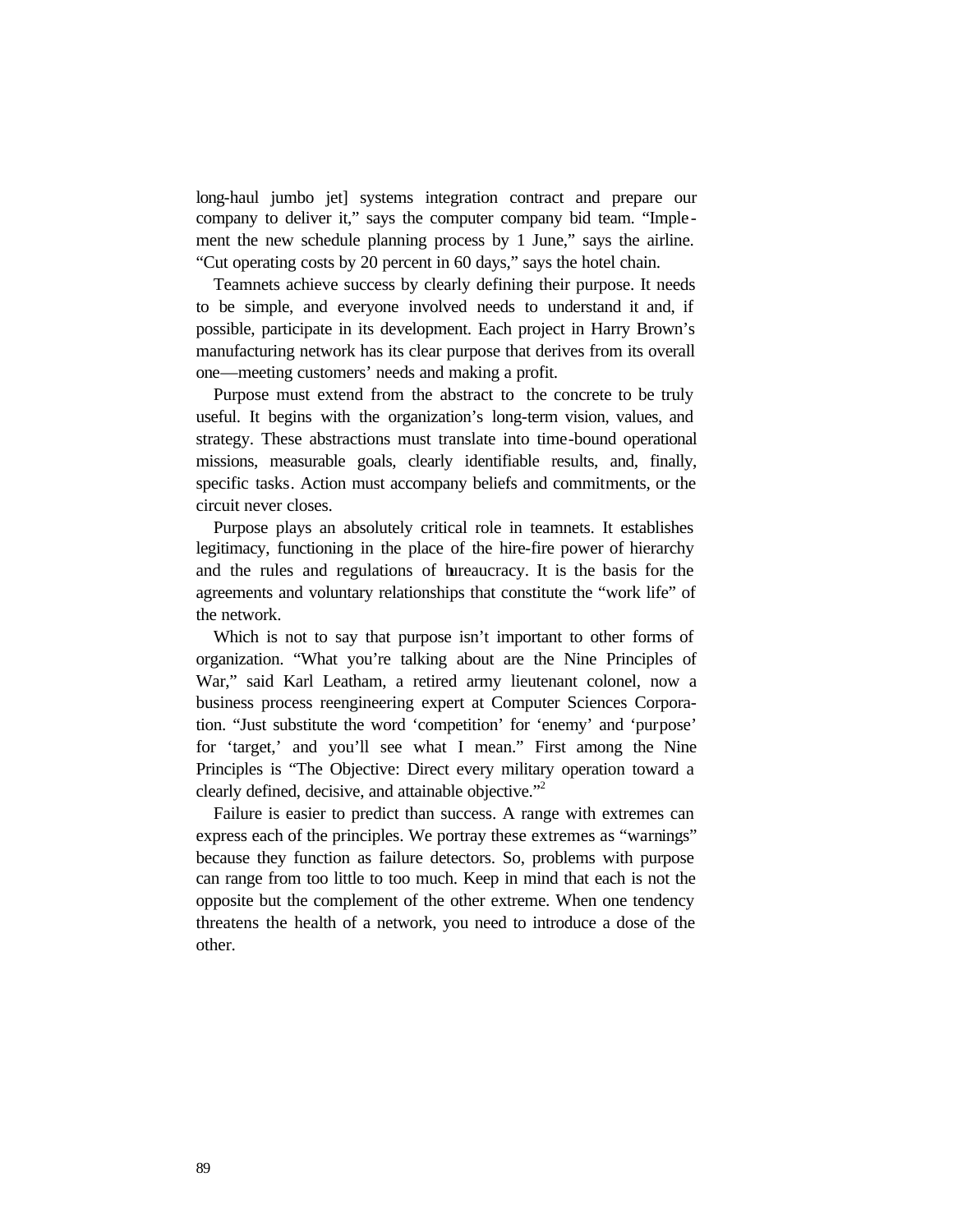#### *Warnings: From Glueless to Groupthink*

Networks fail without enough purpose—"enough" being an imprecise quantity that always depends on local circumstances and timing. Mostly, people know a motivating purpose when they both feel its power and understand its compelling logic. Teamnets, however, can easily fall apart after they form when the spark of purposeful life flickers and dies. Purpose is a vital source of energy that needs regular renewal, more often the more things change.

The more obscure extreme source of failure is "too much" purpose. "Groupthink" can also kill a network. People can lose their critical faculties when they become cohesive to the point of being cultlike. Purpose turns into ideology as the group discourages critical thinking. People make expensive mistakes when they put blinders on and refuse to tolerate divergent ideas. The need for diversity around purpose underlies the importance of independent members.

## **DECLARATION OF INDEPENDENCE**

## *2.Each member has a healthy independence.*

Think of it as a key test: You are not in a network if joining means you have to give up your independence. Members of networks individuals in self-directed teams, departments cooperating in crossfunctional programs, firms in alliance—retain and usually enhance their independence.

The parts of traditional organizations are dependent on a central and higher authority. Each company in Harry Brown's network stands on its own. Each will continue to exist even if the network collapses.

This principle underlies the virtual business known as VISA International. Financial institutions totalling 23,000 create its products, accepted by 11 million merchants in 250 countries and territories, whose data centers clear more transactions in one week than the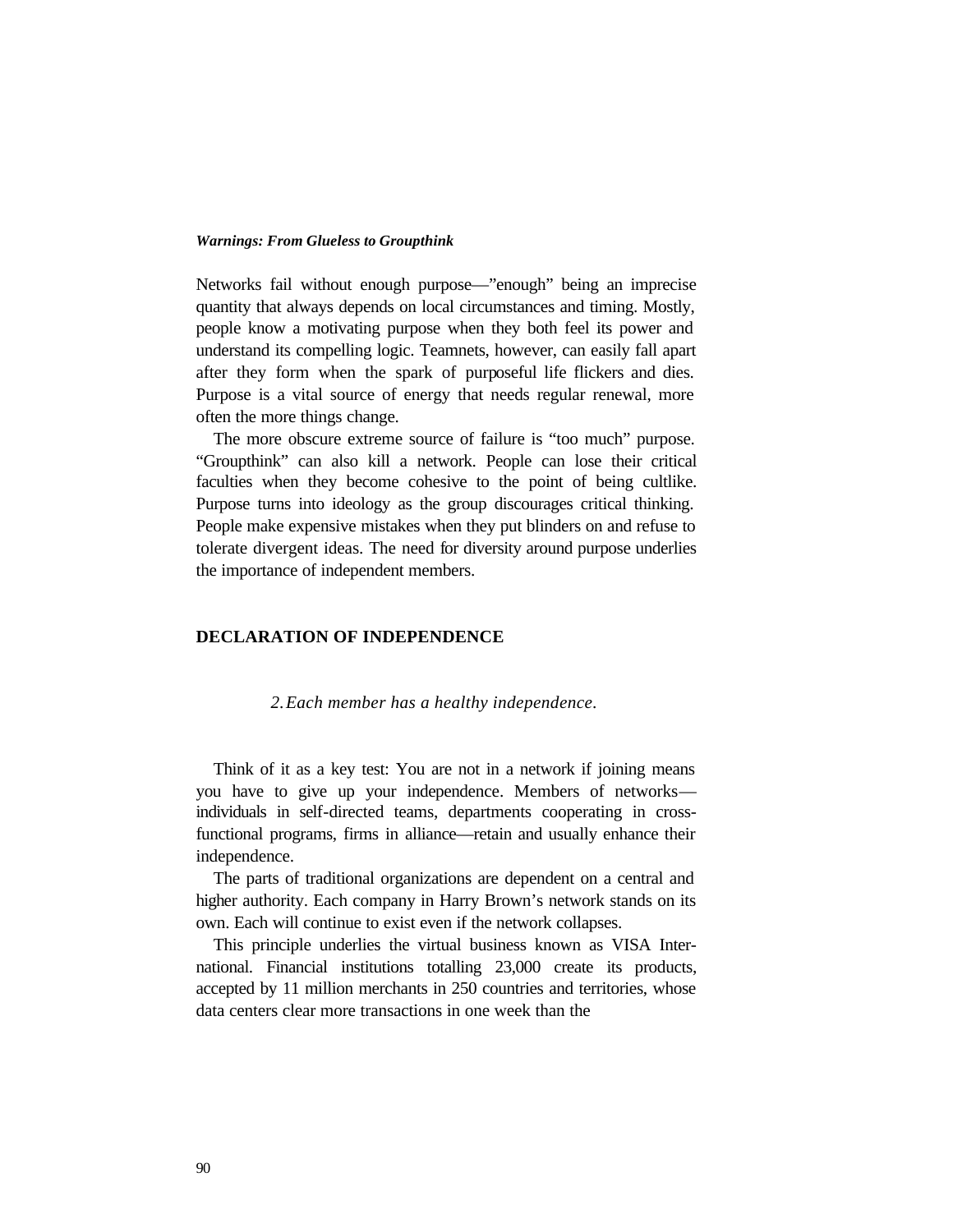Federal Reserve system does in a year. Sales now equal the combined revenues of General Motors and IBM, having grown 20—50 percent, compounded annually, since VISA's birth in 1970. Dee Hock, founder and CEO emeritus of VISA International and VISA USA, established the business on simple principles, many of which stress the independence of its members:

- ? Equitable ownership by all participants;
- ? Maximum distribution of power and function;
- ? Distributed authority within each governing entity; and
- ? Infinitely malleable yet extremely durable.<sup>3</sup>

Consider, by analogy, the epochal change in the nature of computing in the last decade. Engineers designed computer systems in "master slave" arrangements for most of their first 40 years: a glass-enclosed host computer with "dumb" dependent terminals attached. The entire system crashed when the central unit went down.

The unquestioned hegemony of huge mainframes in the Information Age was first shaken by the computer on a chip in the mid-1970s, which led to the personal computers (PCs) that decimated the centralized behemoths. The architecture *of networks* is ascendant in computing in the 1990s. PCs, workstations, mainframes, and other intelligent devices represent the independence of members connected in networks.

Members of a network are so substantial in their self-sufficiency that they do not depend on the network itself. A healthy independence is a necessity, even a prerequisite, for healthy interdependence.

## *Warnings: From Dependent to Stubborn*

Networks fail at one extreme when their participants—whether organizations or individuals—cannot behave independently, the source of many network failures in large bureaucratic cultures. Bureaucrats may be free in theory, but in practice they fear making decisions and prevent others from taking responsibility that constitutes real independence. If you want a more flexible organization, be prepared not only to tolerate but to vigorously support risk taking.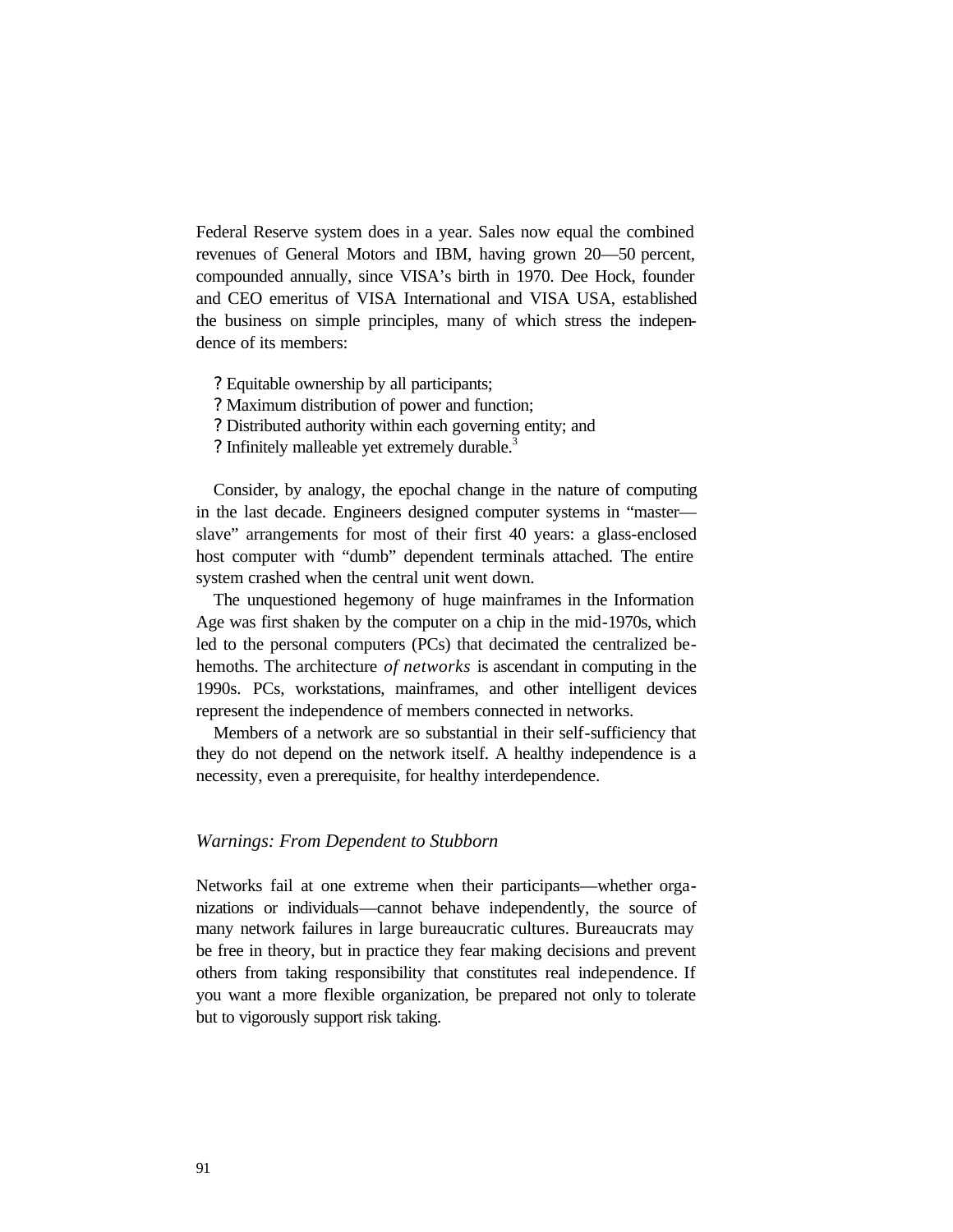People also carry independence to the other extreme, to stubbornness, where their narrow-minded behavior overwhelms cooperative efforts. Those who are so independent that they can't see a common purpose fragment the network, destroy its coherence, and doom it to fail. Small business networks often fail because some members are too stubbornly independent.

## **LINK CITY, PLANET EARTH**

# *3.Team nets have many links—expansive relationships among people and extensive connections through technology.*

Many people wrongly regard a network as nothing more than a mesh of physical links. Even so, they unconsciously point to the network's distinguishing feature. Links—multifaceted, omnidirectional, complex, technical, and personal—are the cardinal characteristic of the Information Age organization.

First, see your links as the physical communication systems, besides meetings and collocation, that you use (or soon will):

phones, faxes, memos, letters, overnight mail, conferencing (phone, video, computer), e-mail, the Internet, cellular phones, and mobile computing. The list goes on, and these are only the person-to-person media.

It's not news that our world is more connected than ever before and that the trend is accelerating. However, people misunderstand when they think that networks mean only computers, telephones, and other channels of communication.

Even technology networks are more than computers and telephones. What use is an e-mail or voice mail system if *people* aren't using it? Cayman Systems, a network hardware vendor, advertises that it "hasn't forgotten that what we're really connecting is people, not just computers."<sup>4</sup>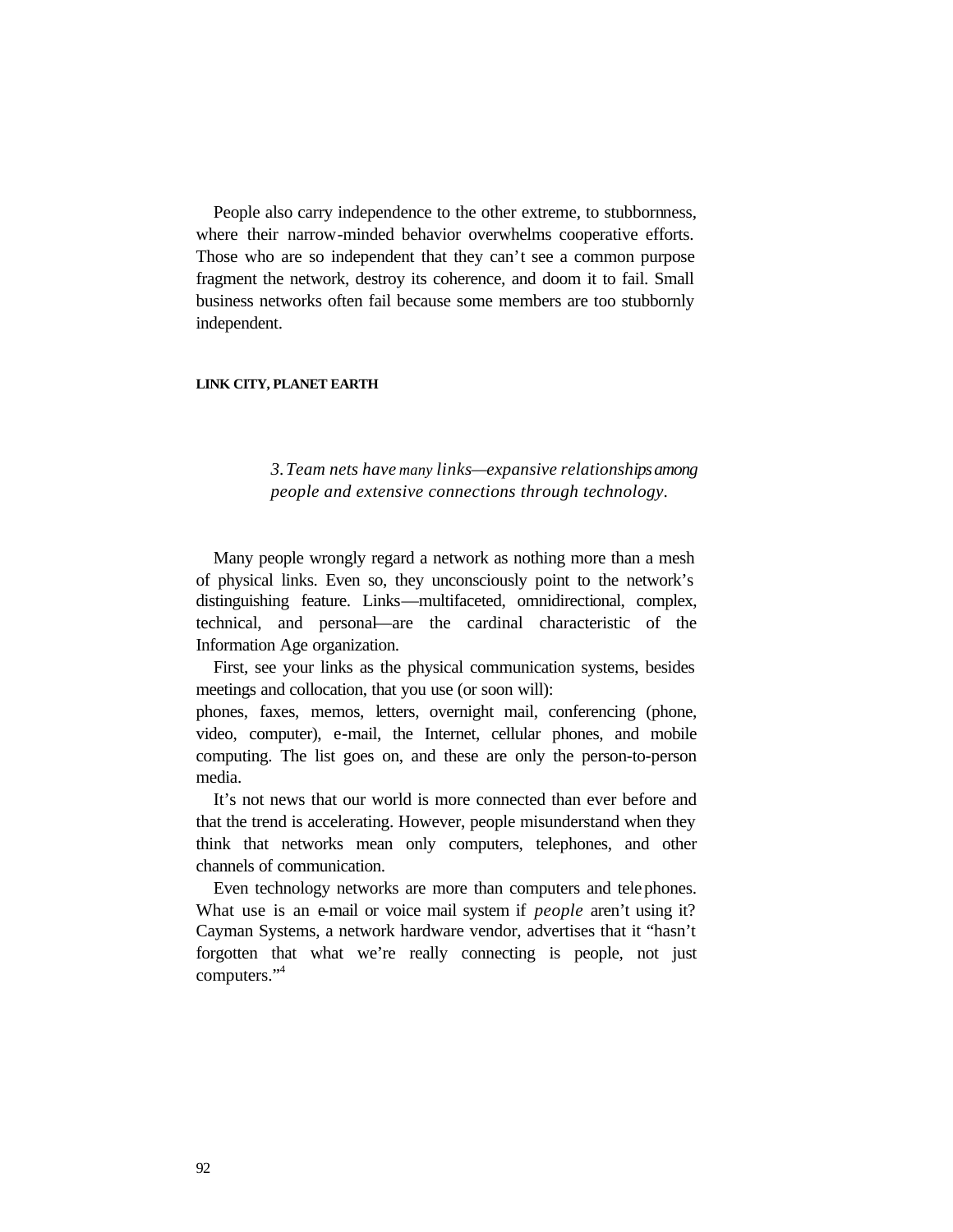People develop relationships over time through their interactions. They must use physical links to communicate—channels to interactions to relationships and back.

Technology alone is inert. Look at the interactions that arise from the work to see a network in process, the pattern of who talks to whom how often. There trust develops and relationships crystallize— in the interactions over time and in moments of crisis. One company that installed a new communications system without a clue about how to use it to achieve more productive work relationships is representative of many that ignore the social side of change. New communication technologies stimulate new forms of organization and induce change, planned or not, desired or not.

## *Warnings: From Isolation to Overload*

A lack of links is a clear cause of network failure. Missing physical connections, interactions that peter out, and stillborn relationships plague every network. No true network will form where personal connections are weak, that is, where people are not close. There is no trust without real relationships, and without trust, there is no network.

The failures caused by too many links, too many messages, and too quick a pace are less obvious. Overload is a major and widespread problem of the Information Age. You're in trouble when you dread calling into your voice mail or checking your e-mail because you know that once you begin, you're committed for the next few hours. Clogged communications systems shoot overload to first place on the failure indicator list for fast-growing networks. Overload depresses learning, which is central to the Information Age organization. The wellfunctioning teamnet manages information dynamically— filtering, categorizing, storing, sharing, and updating it, offering interpretation just in time—without great hassle.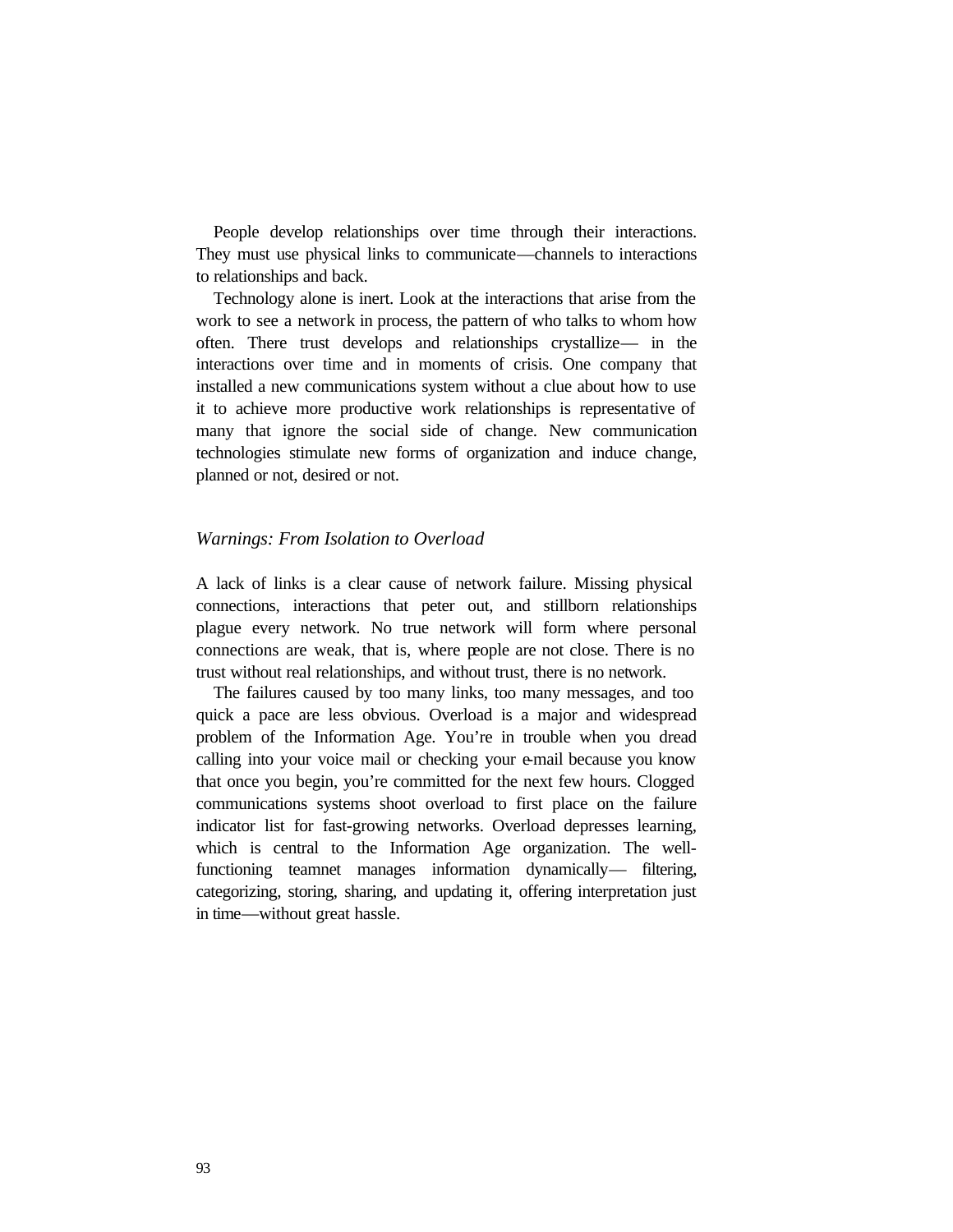# **CLIMBING THROUGH THE TEAMNET VINES**

## *4. Fewer bosses, more leaders.*

Everyone is a leader at the time when his or her unique experience and knowledge add to the group's intelligence. Bell Atlantic's CEO, Raymond W Smith, describes leadership on "ever-shifting, crossdisciplinary teams" as "determined by who's most expert on the matter—not the corporate hierarchy."<sup>5</sup> That networks have multiple leaders surprises many people.

All human organizations have leaders—whether informal or formal. Hierarchy and bureaucracy minimize leadership; teamnets maximize it.

When Hyatt Hotels' sales and marketing organization went from functions to market segments, they appointed two leaders for each new market team. Each person holds a separate portfolio of responsibilities within the team. Everyone has something vital to contribute, with leadership broadly distributed.

Consider these questions to gauge whether you have fewer bosses and more leaders: Do you hear only one voice at meetings? Are there subgroups with task leaders? Does more than one person make commitments and take responsibility? Do people feel heard and believe that they have a voice in decision making? Do they participate—or at least feel that they can? This sense of participation is a key indicator of teamnet health.

Look for new styles of leadership. In particular, look for the natural networkers, the coordinators. These are the people at the nexus of relationships, people who are natural catalysts. They constantly develop matches between people's needs and resources.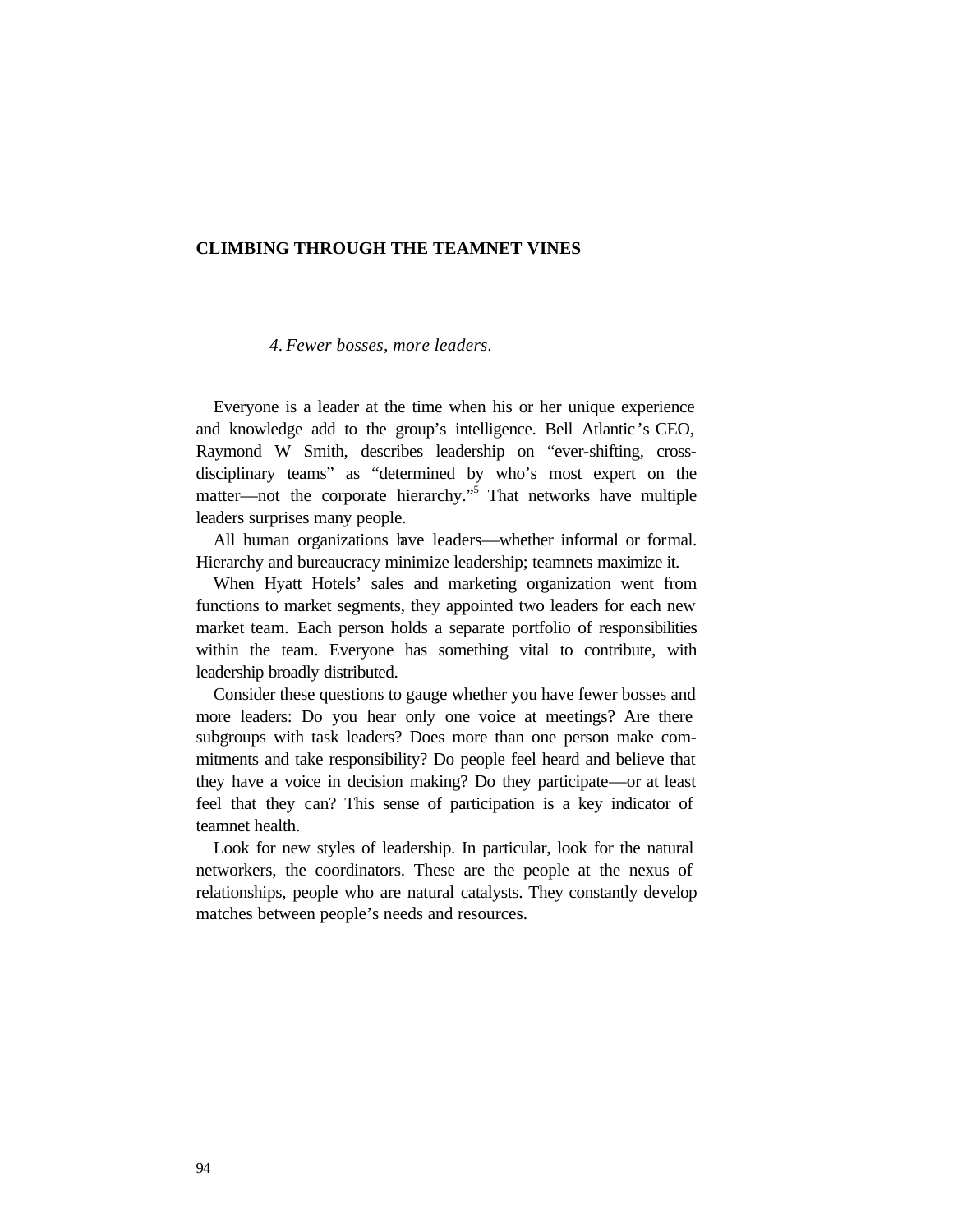## *Warnings: From Leaderless to Followerless*

Without many leaders, networks fail, so it is easy to see how this spreadout organization could suffer from a lack of leadership. The "leaderless network" problem often creeps up slowly, almost undetected, as the original crop of leaders burns out before new leaders are ready to come online. Suddenly, one day the energy is gone, and no one knows why.

An abundance of leaders can bring its own problems. The *"prima donna* effect" is a good name for this extreme. Experts come in, do their work, and leave, while bosses breeze by, dropping orders, and special interests focus on their own niches. If we're all leaders but none of us has learned to follow, we have a power struggle on our hands. Incessant squabbles paralyze the network. Leading and following is a dance; step on as few toes as possible, please. Heed the motto that Hyatt Hotels put on its T-shirts: "Teamnet: It's an attitude."

## **THE HIERARCHY AND THE LOWER-ARCHY**

## *5. Teamnets are naturally clumpy and clustered.*

Contrary to popular belief, a network is not two-dimensional. Small groups, forming and re-forming, make up big networks. Even the smallest networks carry out work in subgroups of ones, twos, or threes.

The word "teamnet" carries connotations of this multilevel reality: networks of teams of people.

Groups within groups nest internally in some teamnets. Arthur Andersen & Co.'s Business Systems Consulting group (BSC), headquartered in Boston, comprises 765 consultants spread throughout the world in 80 locations housing 2 to *45* people, each helping small to medium-sized businesses install technology networks to meet business needs. The teams are local; the network is global. BSC, in turn, is part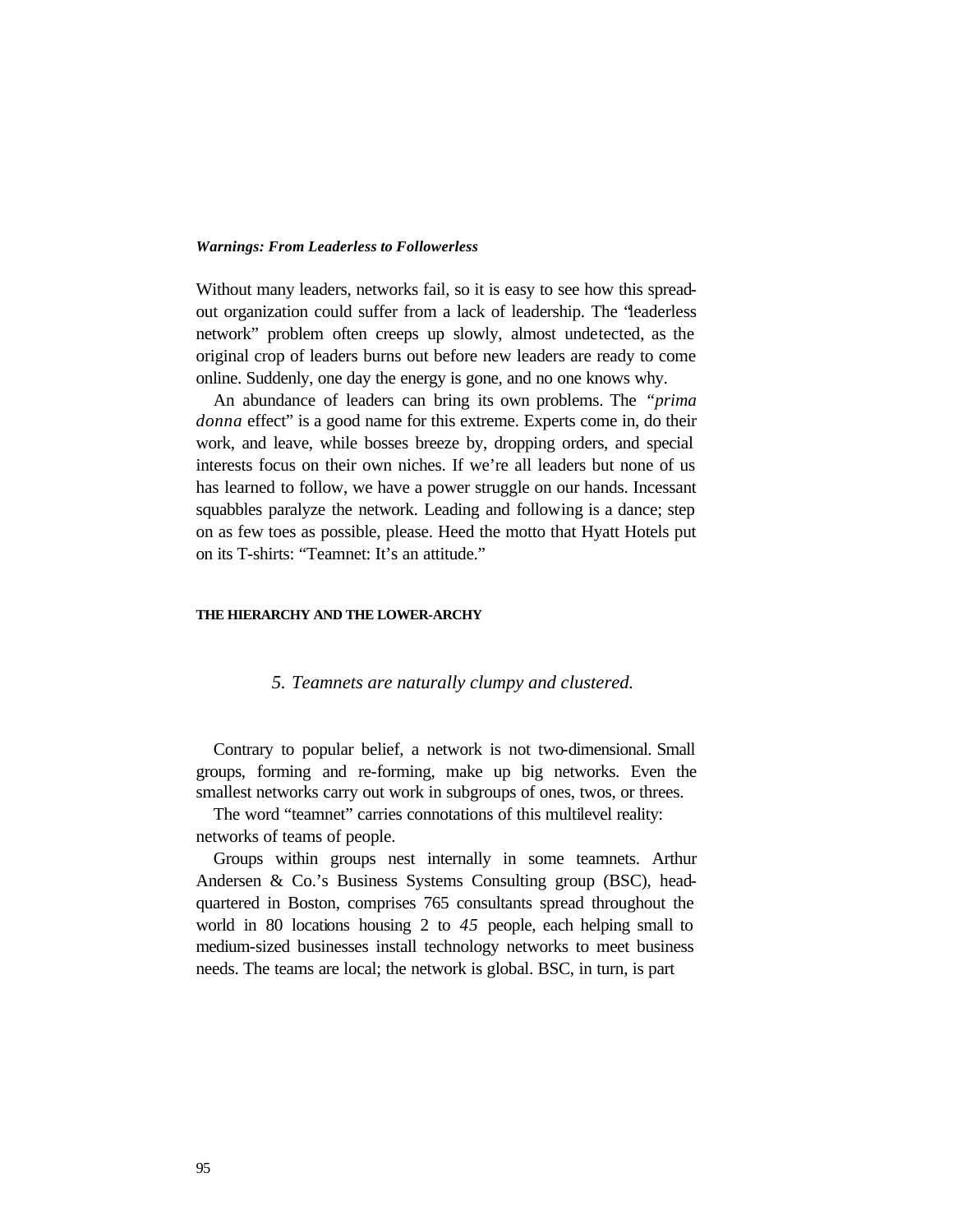of Arthur Andersen's Audit and Business Advisory Services group, which reports to the managing partner—CEO of Arthur Andersen & Company, S.C., the main partnership that holds both Arthur Andersen and Andersen Consulting.

Externally, teamnets are open organizations that evolve along with their environments. So it is equally important to consider the larger context. Teamnets may be part of a larger enterprise or part of an industry, market, or movement—a hierarchy of levels.

We tend to network at our own level, where it is easiest to establish peer relationships, ignoring the other levels at our peril.

#### *Warnings: From No Uplinks to No Downlinks*

It's easy to lose touch with the hierarchy, but it's very dangerous. Many a promising teamnet effort has succeeded briefly, then shriveled and died because it lacked links to the senior levels of the company or to the stakeholder opinion leaders. In one dramatic case involving two companies, the vendor's executive committee killed a huge deal at the last minute because it was not briefed on the project until the moment of final decision. Often, problems with the hierarchy show up late in a change process rather than earlier, when there is still time to address them. Remember: the hierarchy always has the last word.

It is just as dangerous to forget the ground floor, where work takes place, the people at the operating levels who support the network's activities. The people on the front lines of production, such as Harry Brown's hourly work force in Erie, Pennsylvania, and those in services, such as at the front desk of the Marriott in Jacksonville, Florida, need to network. Customers and suppliers need involvement up and down the line rather than simply as passive recipients in a situation where only a salesperson and a purchaser communicate. Change is killed just as effectively from below as from above. When people on the front line are out of touch, they shield themselves from innovations launched from above, which causes unintended side effects.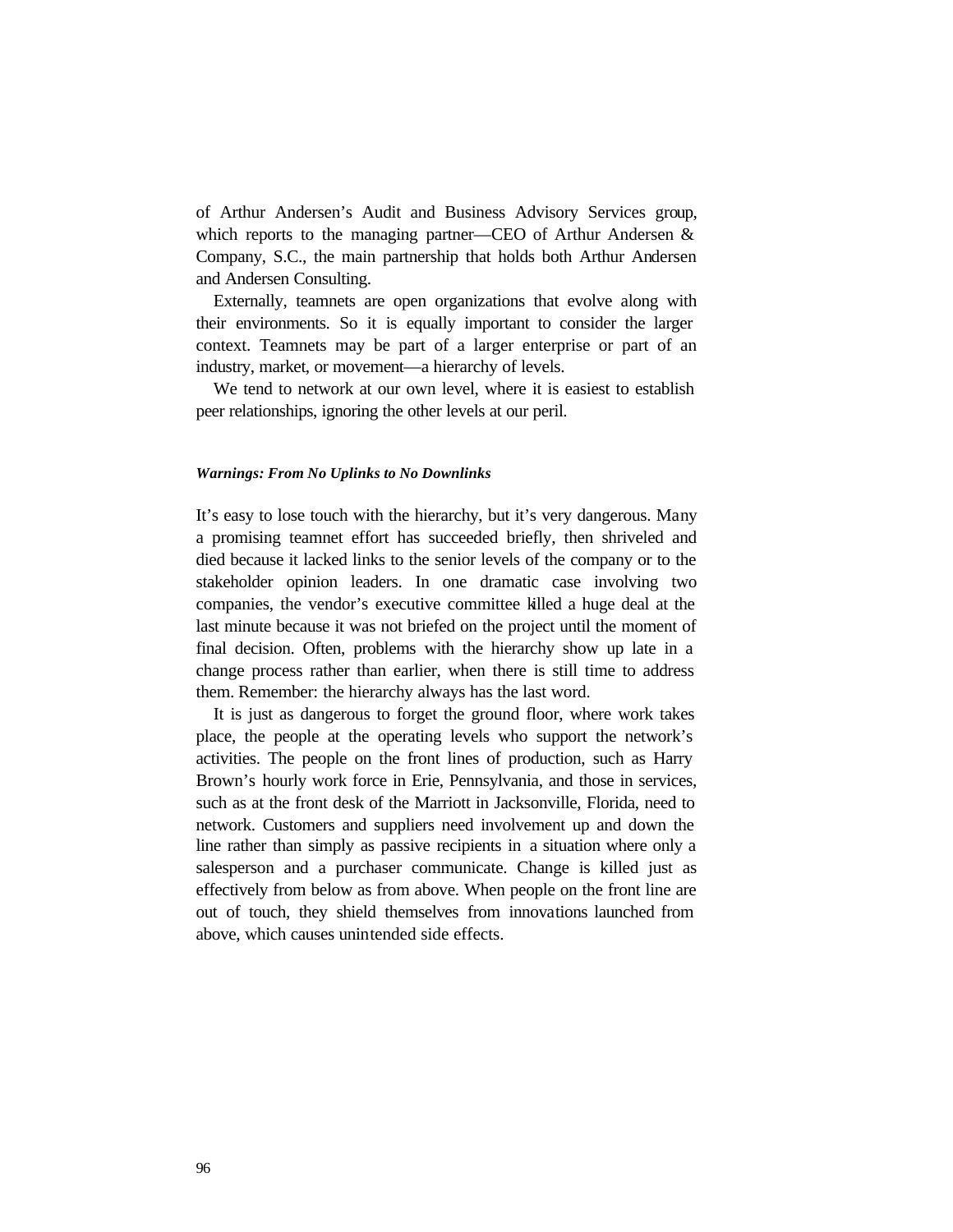# **UP THE ORGANIZATIONAL SCALE**

New organizations are erupting at every level—from very small groups to global networks. Companies are furiously experimenting and learning, creating a profusion and confusion of management innovations. It's all happening at the boundary between the Industrial and Information ages.

A massive shift has been underway for half a century. From its zenith, the Industrial Age descends while the Information Age ascends. Decade by decade, the pace of change has been picking up.

While they work an honored spirit, some "new" ideas simply fix what appears to be broken. They are like the people who drew ever more complex epicycles to make Ptolemy's predictions work in spite of new astronomical data that completely refuted the Ptolemaic universe. Some people only look backward as the end of an age challenges their power. Sometimes their solutions are very elaborate and work well—for a while.

Other "new" ideas are different, stimulated by authentic changes. Their goal is to fit form to new, constantly changing functions. They have many names, but all share a common set of network characteristics reflected in the Five Teamnet Principles. Networked organizations can comprise hierarchies and bureaucracies, or function within them with infinite variations.

Safeguard Scientifics, Inc., a networking partnership of companies, that work together turns this idea into strategy. "In the challenging business environment of the next decade, the ability to network effectively, both within the corporate organization and externally with other companies, will be a key strategic element to increased competitiveness and greater productivity," says the company's annual report.<sup>6</sup>

Teamnets appear all along the organizational scale—from very small internal units to macroeconomic groups that interest nations.<sup>7</sup>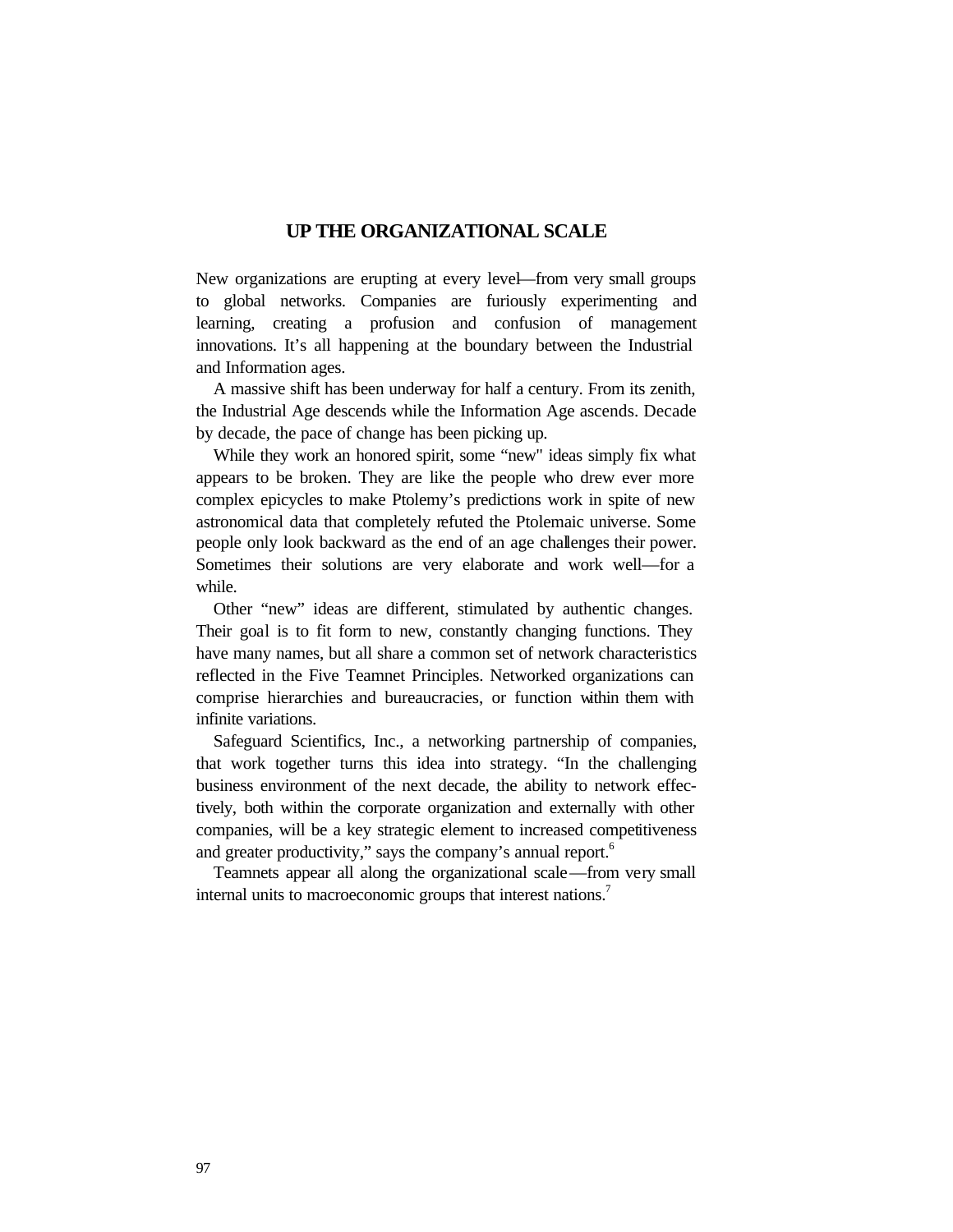#### TEAMNETS ALONG THE ORGANIZATIONAL SCALE



#### **THE LARGE LIFE OF THE SMALL GROUP**

Many small groups, but not all, have teamnet characteristics. The academic discipline of "social network analysis" studies life's informal small groups and extended networks of associations, the "sea of social relationships" in which we all are embedded. Business is both awash in informal networks of small groups and replete with hierarchical and bureaucratic small groups that run solely by commands, controls, and procedures. Usually these are formal organizational units with standard operating procedures.

Increasingly, however, networked small groups are appearing as part of the formal management structure. Small, goal-oriented, peer-based, richly linked, multileadered *teams* are the most common prescription for leading-edge management in the 21st century.

Procter & Gamble has been using *self-directed teams* since the 1960s; Cummins Engine began experimenting in the 1970s. Saturn is

98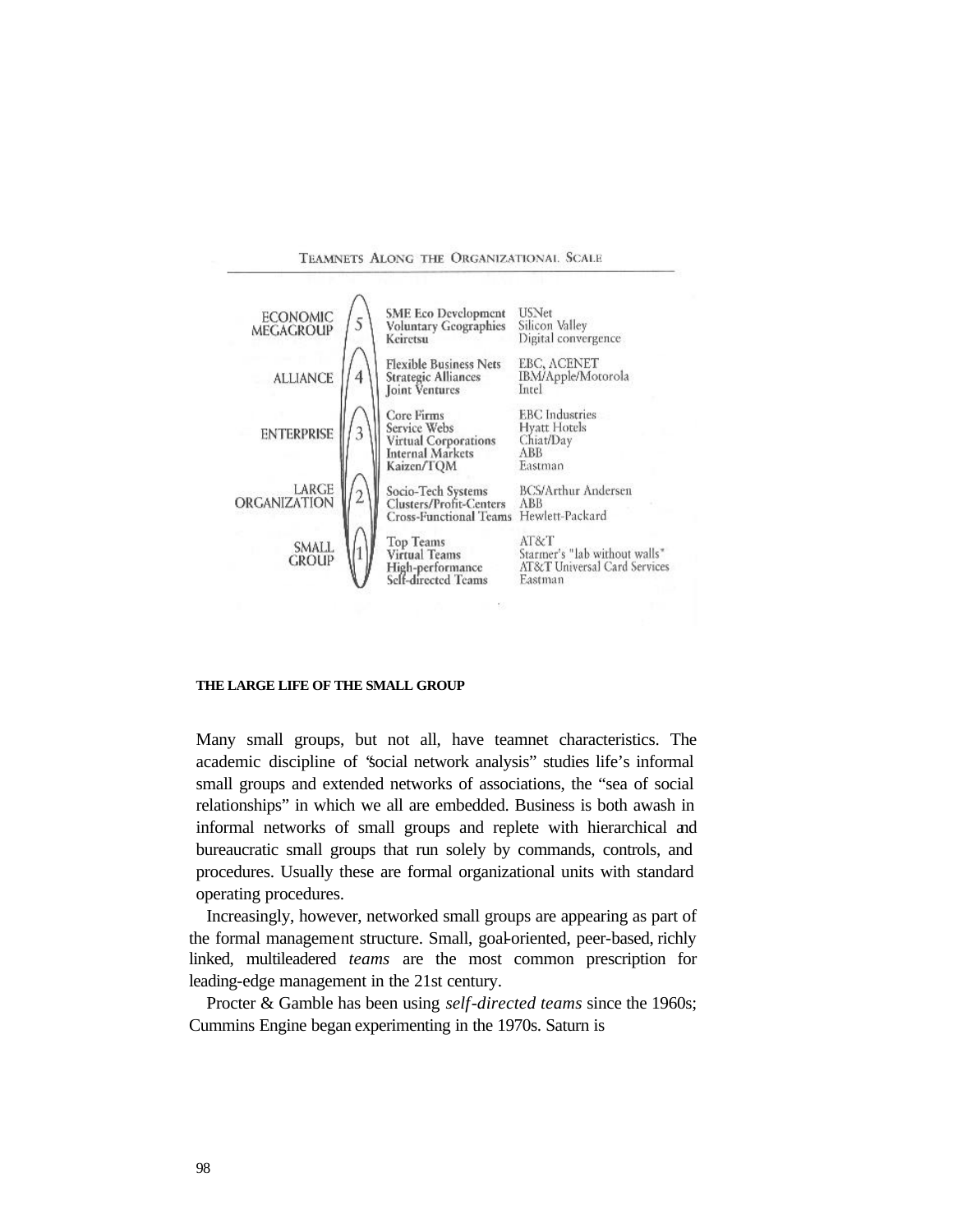General Motors's company-within-a-company that built a culture of empowered teams and lean hierarchy from day one. Eastman Chemical Company uses a self-directed team to run its senior manufacturing management function, as well as hundreds of others at all levels.

*High-performance teams* call out the best in people as they combine innovative management approaches with information technologies. In these efforts, careful attention to how teamnet principles affect both people and technology reaps great rewards. AT&T Universal Card Services has developed an approach called "loose-tight": loose guidelines for a team empowered to take action, with a tight focus on goals and results.

*Virtual small teams* span the globe for the electronically enabled, like those in computer scientist/cardiologist Frank Starmer's "lab without walls." These new kinds of instantly interacting but physically distributed groups are both formal and informal. One of Bell Northern's R&D labs extends from several sites in North America to several in China; each Monday morning, Ottawa time, all dozen members participate in a conference call. Hints of the power of the new media to spawn informal social networks appear everywhere— from the news groups and chat channels of the Internet to the burgeoning commercial services like America Online to the countless bulletin boards catering to every need and locality.

Teams exist at all levels, from top to bottom. Where there is change, teams are often not far behind. ABB's functional units are fading as people organize into "Target-Oriented Teams," emphasizing their purpose. Sixteen TOTs exist among 200 employees in one of ABB's Swedish companies. The TOTs are organized into profit centers, and the profit centers, in turn, are organized into companies. Small teams run what's left of the headquarters staff at the company and country levels of this \$30 billion behemoth. Only five levels away from the TOTs sits CEO Percy Barnevik, who is part of an executive *top team* of 13 that meets every three weeks to set global strategy.

We asked Gosta Lundqvist, one of five change agents on the corporate staff that serves ABB's 100 Swedish companies, what happened to the specific functions, such as engineering, sales, and marketing. He waved his hand and said nonchalantly, "They just went away."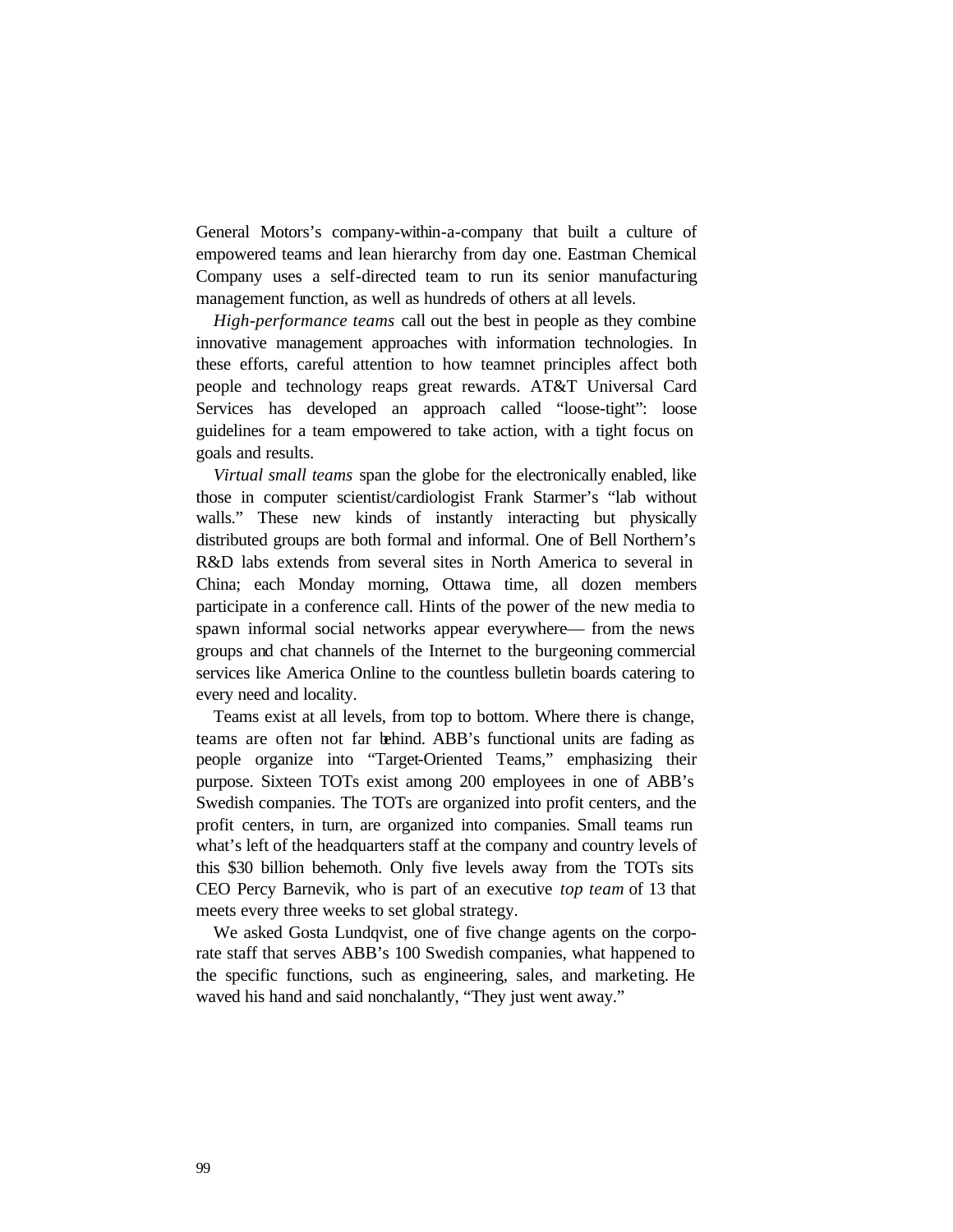## MAKING A LARGE ORGANIZATION SEEM SMALL

It is surprisingly easy to build temporary teamnets within and between bureaucracies. Most companies today routinely form *cross-functional teams,* whether they call them that or not. Here the purpose is palpable and the need to cooperate across boundaries for the good of the whole is clear. Departments, functional groups, or agencies send representatives, draw up charters, and appoint a leader. The team segments its work through task leaders and proceeds, often with breathless speed, until it accomplishes its mission. Then it disbands.

These one-at-a-time anomalies are true teamnets—and great learning environments. The challenge, however, is to fully realize the power of cross-boundary work internally. Toyota Motor Company is world renowned for its ability to plan and manage horizontal relationships and processes across all functions. Hewlett-Packard, an acknowledged U.S. leader, set up companywide "councils" of cross-functional efforts that are themselves coordinated through a Product Generation Process Council.

Many companies find that there is a "natural size" for self-reliant organizational units. W.L. Gore & Associates, the \$1 billion maker of Gore-Tex, regards 150—200 people as a roughly optimal size for the manufacturing facilities that populate their "lattice organization." Parts of British Petroleum and General Electric Canada form *cluster organizations,* units large enough to maintain their own administrative apparatus and small enough to be responsive to customers. D. Quinn Mills's research suggests that 30—50 people is an effective size range for these units.<sup>8</sup>

Stories of pioneering, derring-do megaprojects carried out at the speed of light across continents reach back only a few years. One example is Digital Equipment Corporation's globally distributed teamnet in the late 1980s, code-named Calypso, that built its state-of-the-art midrange computer in record time, earning billions of dollars for the company. Once a bold new concept, *social-technical systems* reflects what is now a mainstream effort to relate organizational change to emerging technologies. The objective is to ensure greater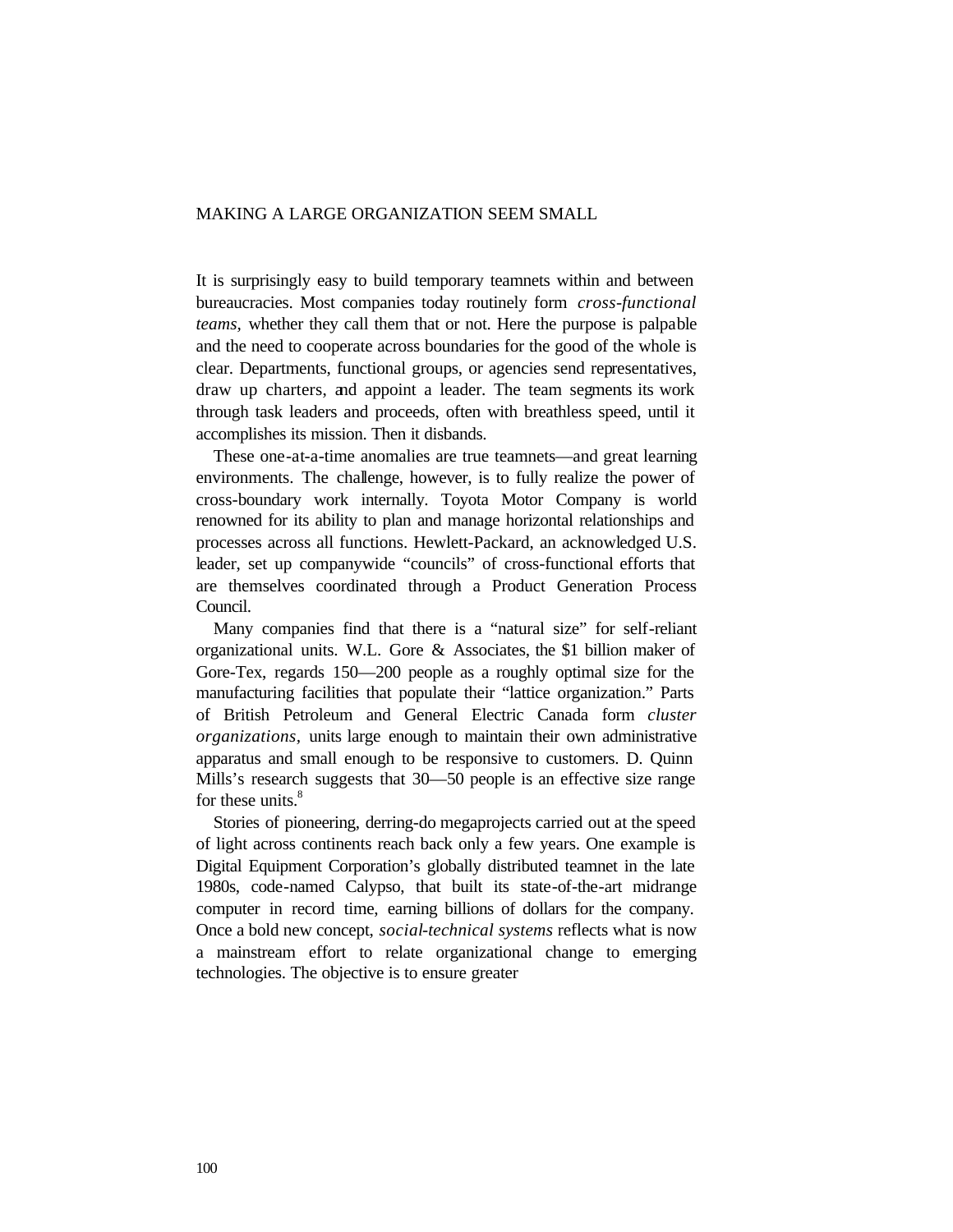freedom for the individual (social) while increasing collective productivity (technical).

## THE ELEGANTLY NETWORKED ENTERPRISE

Teamnets appear in various guises at the whole -enterprise (company/ corporate) level. Even small firms operate through smaller internal components. Enterprise teamnets are also the crossroads for a great variety of external relationships and partnerships.

Some enterprises, more than others, vividly demonstrate the network form as a whole, though all incorporated organizations are to some degree teamnets (e.g., connected components, multilevel, purposedirected). Eastman Chemical Company is an example of a 21st-century quality organization that is succeeding today. It got there by practicing the Japanese principle of *kaizen. Kaizen,* literally "continuous improvement involving everyone,"<sup>9</sup> is a companywide, total quality management system that, when fully deployed, is a teamnet. Improvement involves every part of the company at all times.

The use of *internal markets* is one astonishingly creative way to bust bureaucracy and empower internally independent organizations. ABB, known for its extremely lean bureaucracies and flat hierarchies, is a world-class exemplar of this strategy. The principle is simple: any internal unit is free to buy and sell *externally* as well as *internally.* This practice eliminates a welter of internal rules, procedures, and transfer prices. It offers enormous autonomy within organizations and ensures that people throughout the enterprise experience market realities.

The advantage of internal markets, Gifford and Elizabeth Pinchot write, is that they take "decisions a bureaucracy would bungle" and turn "them over to the cutting intelligence of marketplace choice."<sup>10</sup> In the words of William Halal, management professor at George Washington University, "[I]nternal markets are replacing hierarchy. "11

*Virtual corporationsl<sup>2</sup>*allow companies to radically alter their way of doing business without extensive new investment. For example, Chiat/Day, a leading advertising firm, joins its nine offices, using 700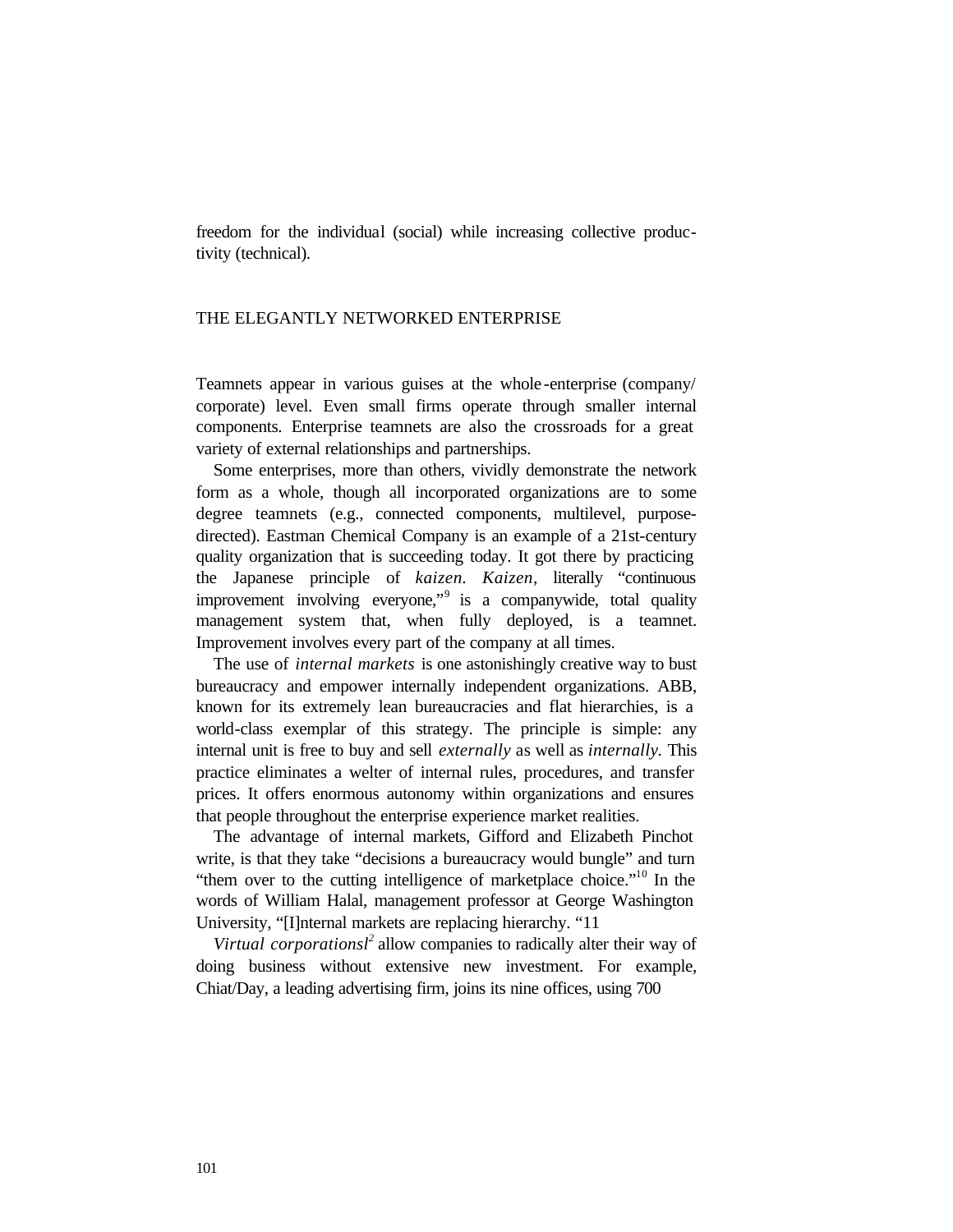Macintosh computers in the United States, Canada, and England, and clients and vendors, including their travel agent, with a sophisticated email network. "(W)e intend ... to become a virtual agency," said Steve Alburty, management information system director. "We're getting rid of all our desks. We'll be working from home or client sites, our office space will be shrunk to a third of its current size, and what's left will mostly be converted to meeting rooms."<sup>13</sup>

Some organizations, such as *service webs,* are distributed by their very nature—spread-out organizations composed of semiautonomous units. Hyatt Hotels is a management company for more than 100 hotels, each with a separate set of owners and expectations. Professional service firms are spreading out as they hasten to adapt to the pace of change engulfing their businesses. Most of the Big 6 accounting firms and many consulting companies—already highly distributed corporate designs with local offices around the world and partnership power structures have been reorganizing to include cross-boundary organizations (e.g., KPMG Peat Marwick's lines of business) and teams to serve market segments and customers.

Finally, *core firms*, like EBC Industries, with both vendor and customer partnerships, are inventing new structures to enhance their competitiveness. Traditional core—supplier configurations have a giant core and small, isolated, scrambling suppliers, but in the EBC network, purpose and personal relationships identify the center. Connections go directly from member to member, node to node, not necessarily through the core. Big companies like Chrysler are doing the same thing. "Chrysler and its suppliers are a virtual enterprise," President Robert A. Lutz told *The Wall Street Journal.<sup>14</sup>*

## ALLIANCES, NOT MERGERS, THANKS

Links among companies proliferate as business speeds up and goes global. *Joint ventures* are a traditional form of partnership, a minimal network, in which two or more companies form a separate corporate entity that they jointly own. The most successful such ventures, such as the 60 or so created by Corning, Inc., reflect all five teamnet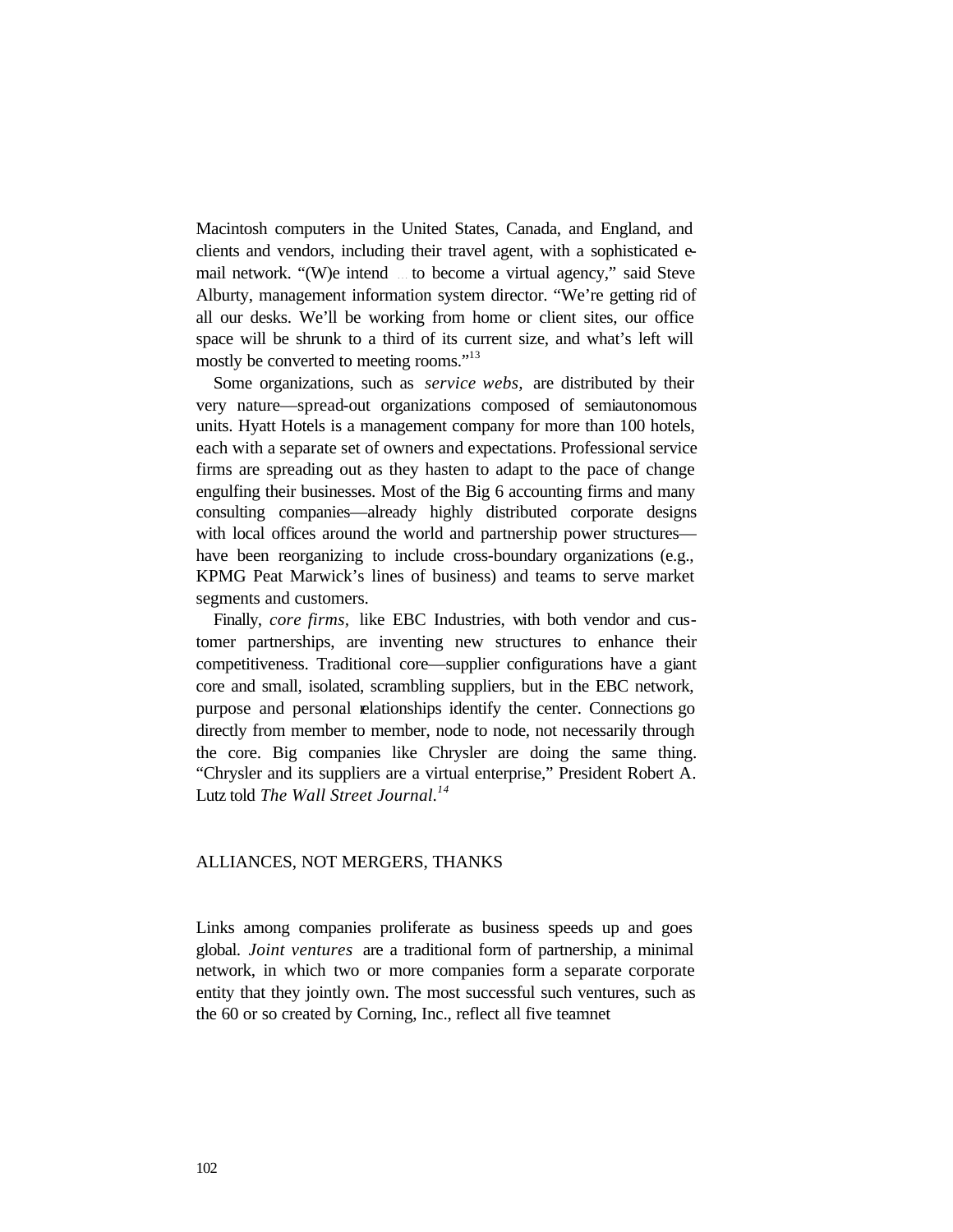principles: clear purposes; independence not only among the partners but also of the created company; rich relationships to exploit the complementary capabilities of each party; multiple leaders (at least three sets); and many levels and boundaries to climb over and through in all the interacting enterprises.

Intel, the microprocessor manufacturer, is generating most of its new business in joint ventures: with Microsoft to create a telephone linking standard; with Microsoft and General Instrument to build an interactive TV-top cable converter; and with, among others, BellSouth, Bell Atlantic, Ameritech, Siemens, and Alcatel.'<sup>5</sup>

The dominant business phenomenon of the 1990s is networking, a much more flexible and fluid mode than its predecessors. It contrasts with the merger mania of the 1980s and the traditional industrial response of gobbling up the competition and getting bigger. We are witnessing an explosion of new, large-scale, multicorporate networks that offer both cooperation and competition in a veritable zoo of *strategic alliances.* Such alliances are true networks in which the independence of members is as clear and unquestioned as the inappropriateness of hierarchy. With the independence of members and multiple leadership as basic premises, the trick lies in creative development of joint purposes and voluntary relationships.

Two-party alliances are still the norm, but multimember alliances are becoming increasingly common. Small businesses are also engaging in this fast-growing trend to ally in a big way. *Flexible business networks*  are taking hold throughout the world, including in the United States, some stimulated by government funds, countless others started by the companies themselves.<sup>5</sup> These small company alliances offer a remarkable demonstration of the economic value of business links among independent companies.

## **BEYOND ALLIANCES: MEGAGROUPS**

Beyond the reach of individual firms are massive conglomerations of economic activity that are to some degree integrated and focused. These very-large-scale entities are likely to acquire increasing